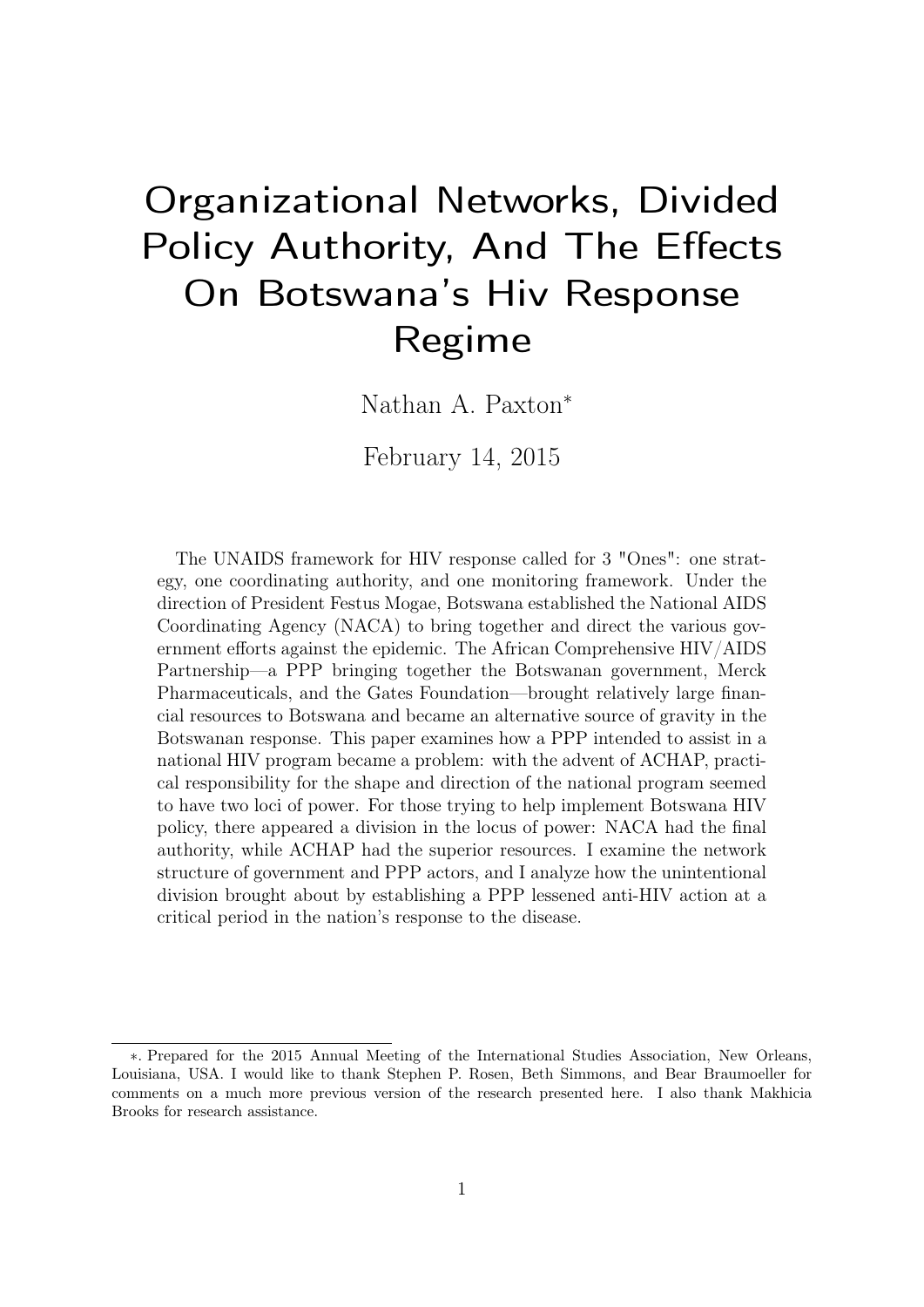## 1 Introduction

HIV has proven to be the most significant public health event of the latter twentieth and early twenty-first centuries. To date, HIV has infected about 78 million people: 35 million currently live with HIV or AIDS, and 39 million have died since the start of the epidemic in the 1970s. The rise of HIV has coincided with the innovation of new forms of social governance, whether global, transnational, or local in scope. In particular, national governments, multinational pharmaceutical and medical corporations, and international organizations have sought to leverage the joint strengths of public and private sectors via a Public-Private Partnership (PPP).

The PPP appeals to all sorts of actors, because it is supposed to combine the agility, and efficiency of the private, for-profit sector with the transparency and universalism requirements of the public sector (Lynn [1984,](#page-30-0) 149ff.).

A key component of the Botswanan HIV response was a PPP founded in 2000 and initially composed of the Merck Foundation (Merck Pharmaceuticals' philanthropic foundation), the Bill and Melinda Gates Foundation, and the Botswanan national government. This PPP was named the African Comprehensive HIV/AIDS Partnership (ACHAP). Merck was the initiating member of the PPP, and the partners selected a PPP structure for three reasons:

- 1. The idea that "private sector management and thinking (from Merck) could make a significant contribution in the fight against the HIV/AIDS epidemic."
- 2. Equal partnership with government, because "national commitment was essential for effective intervention"
- 3. The PPP would invest large amounts and build a comprehensive set of programs that could demonstrate the effectiveness of PPPs. (Ramiah and Reich [2006,](#page-30-1) 399)

Over most of the first decade of the twenty-first century, the relationship of the government to ACHAP created difficulties in organizational learning and program authority, lessening

## 2 Social networks and organizational learning

One significant function of organizations is to analyze and manage the flow of information, facilitating an organizational learning process. Organizations that manage their information flows in such a way as to maximize the lessons learned have greater, more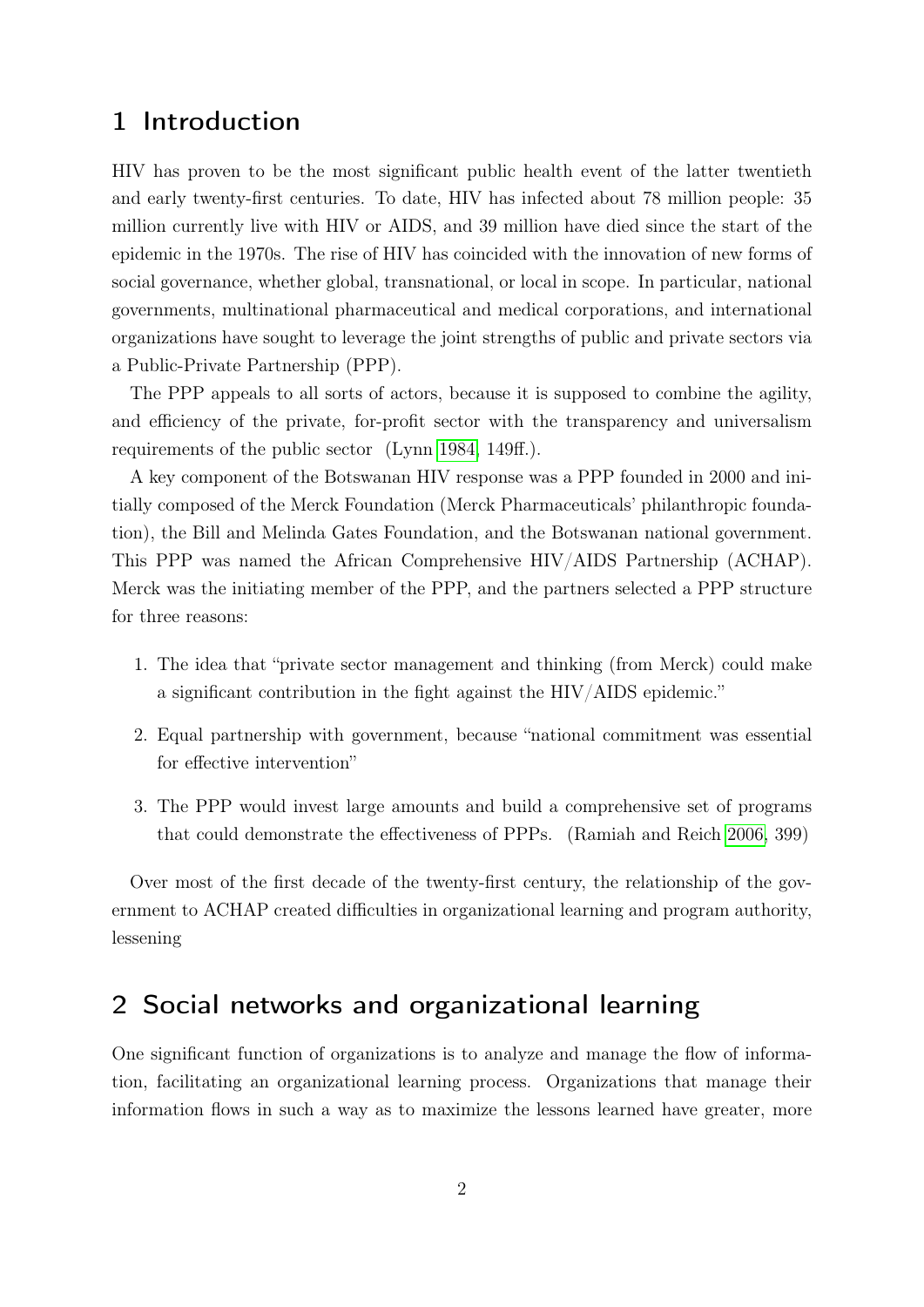flexible policy outputs (Paxton [2014–15\)](#page-30-2). Not all organizations look the same in terms of their structures of authority (such as what we might see in an org chart), and we can reasonably suspect that the ways that power flows in a public agency, corporate firm, or some hybrid of such will also affect the flow of information. If, as the trope has it, "information is power", then information should track power. $<sup>1</sup>$  $<sup>1</sup>$  $<sup>1</sup>$ </sup>

Sociologists and organization scholars have long recognized that in addition to the familiar continuum of anarchy to hierarchy, there is a more general class of organization arrangement: the network. Indeed, some argue that market-anarchy and hierarchy are simply extreme cases of the network form (Podolny and Page [1998a,](#page-30-3) 59) (Laumann [1991\)](#page-30-4).

According to classic market theory, under a state of anarchy, $2$  the competition mechanism provides the information transmitter for actors. More specifically, because the actors in a market compete with one another for the potential rewards available, actors have reason to seek out information on the states and activities of others, as that information will help the actor to adapt to changing circumstances and gain advantage over others competing for the same rewards. Under perfect competition conditions every actor has the same information. Based upon that data, market participants can decide whether to buy, hold, or sell whatever the market is organized around. (Neo-classical rational expectations theory goes further and contends that supplemental information will be encapsulated in the stock price. Cassidy (See, for example, [2009\)](#page-29-0).)

In the development of a public good like health policy and programs, however, competition is often not available as a sorting mechanism, because there is little to no direct profit incentive or specialized information mechanism (like stock price) to direct the seeking out of efficiency and advantage over one's peers. In such a case, provision of information about the operation, value, and utility of the courses of action undertaken by various actors needs to be supplied through another mechanism if the utility maximization and efficiency is a goal of the policy regime. In the resource-poor situations of sub-Saharan Africa and other countries where HIV and other infectious diseases are considerable problems, the component institutions providing and addressing population public health and medical matters are a mixture of NGOs; religious and other charity groups; medical, pharmaceutical, and other sorts of companies; national governments; and international organizations. In the absence of a strong state government, these might exist in some type of anarchy, but since many of these are not under the profit motive, the market

<span id="page-2-0"></span><sup>1.</sup> This should hold even if information isn't "objectively" a form or exercise of power but organizational actors believe it is.

<span id="page-2-1"></span><sup>2.</sup> For an anarchical society of a particular form is precisely what a market is.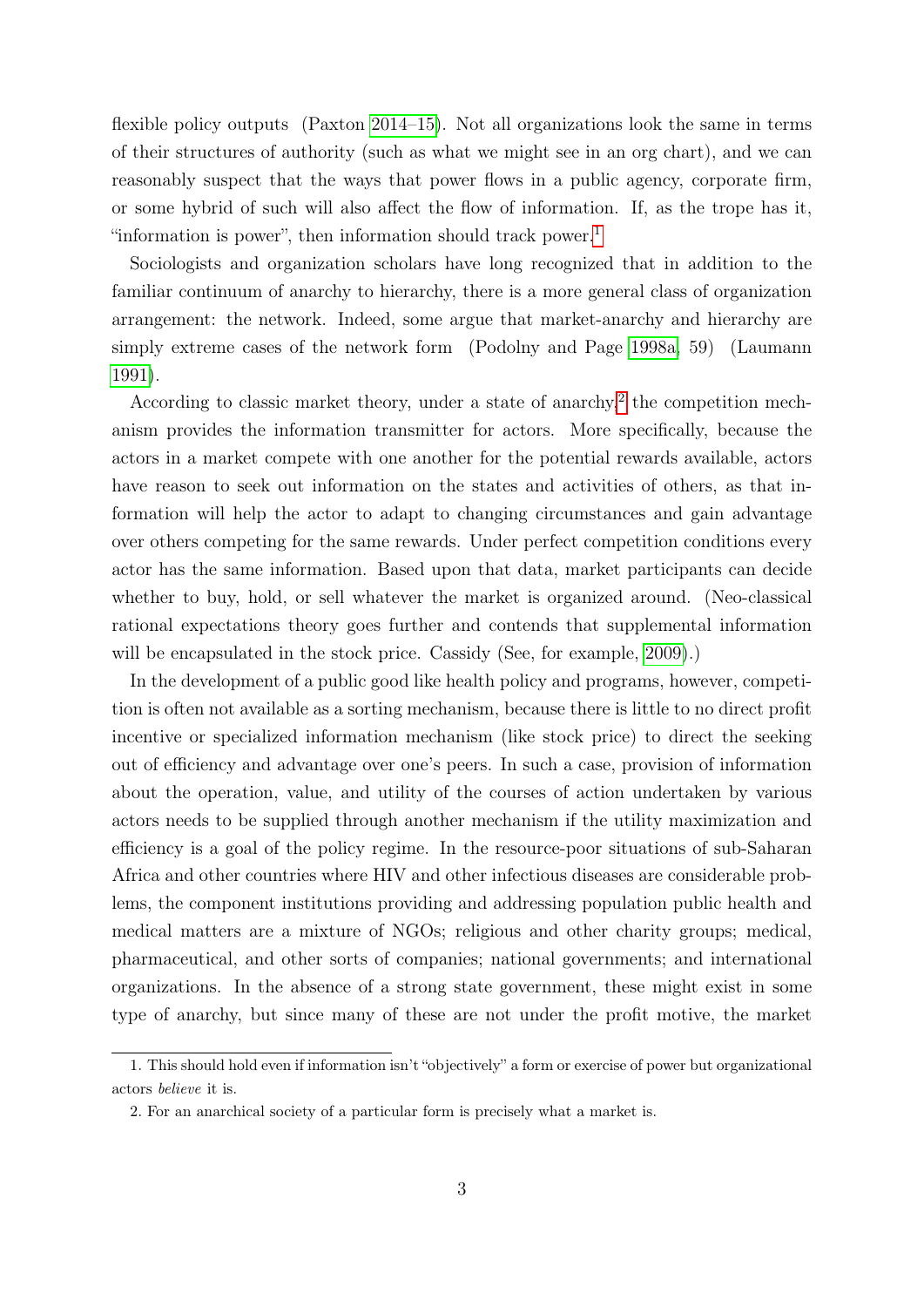would be an inappropriate organizing mechanism.

That said, the state is not limited simply to imposing a structure on top of the nonmarketized anarchy. The state might decide to set itself up not as a hierarchical system of control. It may choose instead to offer some mechanism by which actors can transact information about the state of policy matters but still be largely left to make their own decisions and take their own actions. Thus, where a hierarchy structure links actors together, as well as allowing some to exercise command and control; and a market structure, in precisely the opposite fashion, treats actors as autonomous with no institutional control one to another; a network structure links actors together, with a degree of control fuzzily<sup>[3](#page-3-0)</sup> intermediate between those observed in the other two forms.

Several analysts argue that the more hierarchical ("vertical" in some parlance) an actor is, it is more likely to perform in an inferior fashion, compared to other forms, in terms of information movement and processing. DeCanio and Watkins [\(1998\)](#page-29-1), for example, argues that a modicum of control—as opposed to the structural extremes of hierarchy or anarchy—helps to increase the information processing ability of a firm, thus increasing its effectiveness. That is, while hierarchical actors constrain information sharing and anarchical actors are unable to provide stable linkages and sharing, networks that are neither extreme can and do outperform the extremes. Modeling four different forms of the organization, they found that loosening hierarchical connections best facilitates innovation and information-sharing. In particular, the randomly connected firm—where each node is connected to some set number of other nodes but not all of them (and which looks rather like a diagram of a computer network or the Internet)—performs the best over the broadest range of information processing demands; in firms with high information capacities, the completely connected model (every node connected to each other) performs the best.

The limited processing capability of individuals means that organizations that are able to structure intelligently this internal communications and limit the channels through which their members receive information will have a competitive advantage . . . . While it seems clear that more information-processing capacity is better than less, it is also clear that more raw information can be a barrier to productive change when processing capacity is limited. Also, the question of whether the necessity of structure implies the necessity of hierarchy is open  $(290)$ .

Analogizing this to a government and its HIV/AIDS response regime, we would expect

<span id="page-3-0"></span><sup>3.</sup> In the sense of "fuzziness" used by Ragin [\(2000\)](#page-30-5).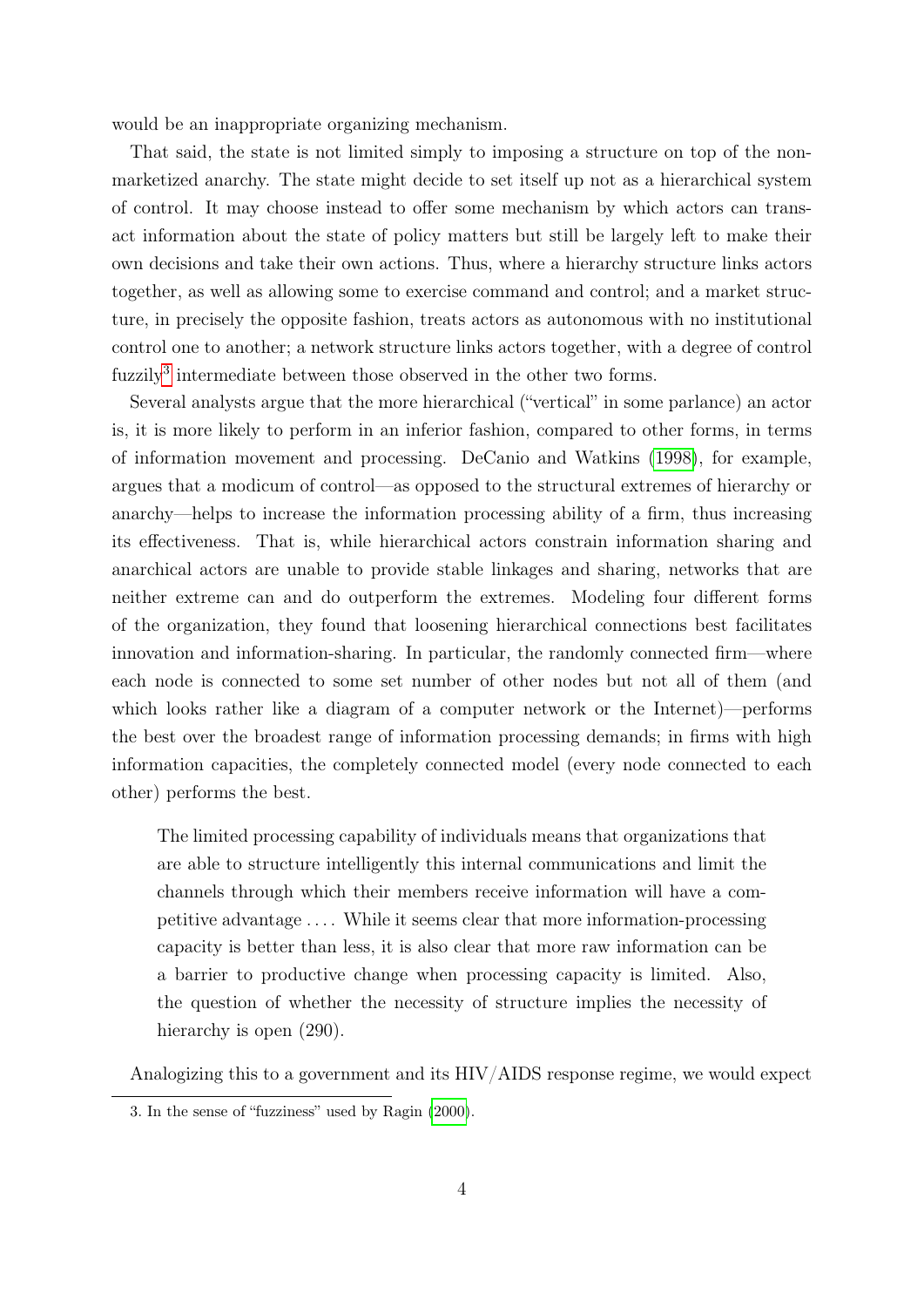that two factors should affect the decision timing. First, those governments or government agencies with higher information processing capabilities should make a policy decisions more quickly and revisit or reevaluate them more often. Those organizations with flatter hierarchy or whose structure is more dependent upon agent interconnection should behave similarly. Combining both heightened information processing and a more interconnected structure should yield more than either alone.

Scott [\(2004,](#page-31-0) 11–12) points out that even a hierarchical organization can seek to improve its position upon recognizing that a particular task lies at the margin of its organizational purview. Rather than seeking command and control that is likely to be "dysfunctional," the better functioning organization is more likely to contract out the decisions and tasks necessary. This will actually provide it more control than "ownership" would, as contracts provide leverage over the decision and implementation process that direct control does not. In addition, as societies become more "rationalized . . . it becomes less necessary to buffer one's own system and more possible to consider connecting it to 'external' systems (governed by the same logic) to pursue objectives" (12). In an organization charged with policy in an area away from its core competencies, we should expect that contracting will provide better returns to investment and success (by whatever metric that is measured) than either direct control or the establishment of new agents within the organization would offer. The state seeking to improve its HIV/AIDS policy where organizational learning is operating should be more willing, then, to operate with partners where and when those partners have particular expertise or experience exceeding the state's own in that area. The learning organization adapts its structure to the warrant of the circumstances.

In terms of HIV policy response, policy response regimes will take longer, be less substantively different, and more resistant to changing when the subject purviews of agent organizations within the state are well-defined and rigid. Garicano [\(2000\)](#page-29-2); Garicano and Hubbard [\(2005\)](#page-29-3); and Garicano and Rossi-Hansberg [\(2006\)](#page-29-4) engage in more extensive formal analysis, positing game theoretic models to examine the relationship among firm structure and decision-process both when knowledge acquisition or knowledge transmission become cheaper and when problems become more complex. In general, where worker knowledge does not overlap, the following holds: as communication (knowledge transmission) cheapens, the organization most optimally becomes "flatter" but individual members have less control in their day-to-day tasks; where knowledge acquisition cheapens, the organization again becomes flatter, but organization members gain more control of their assigned tasks (they are more "empowered," as he puts it). Thus, "when matching problems with experts is very costly, the optimal organization of productive knowledge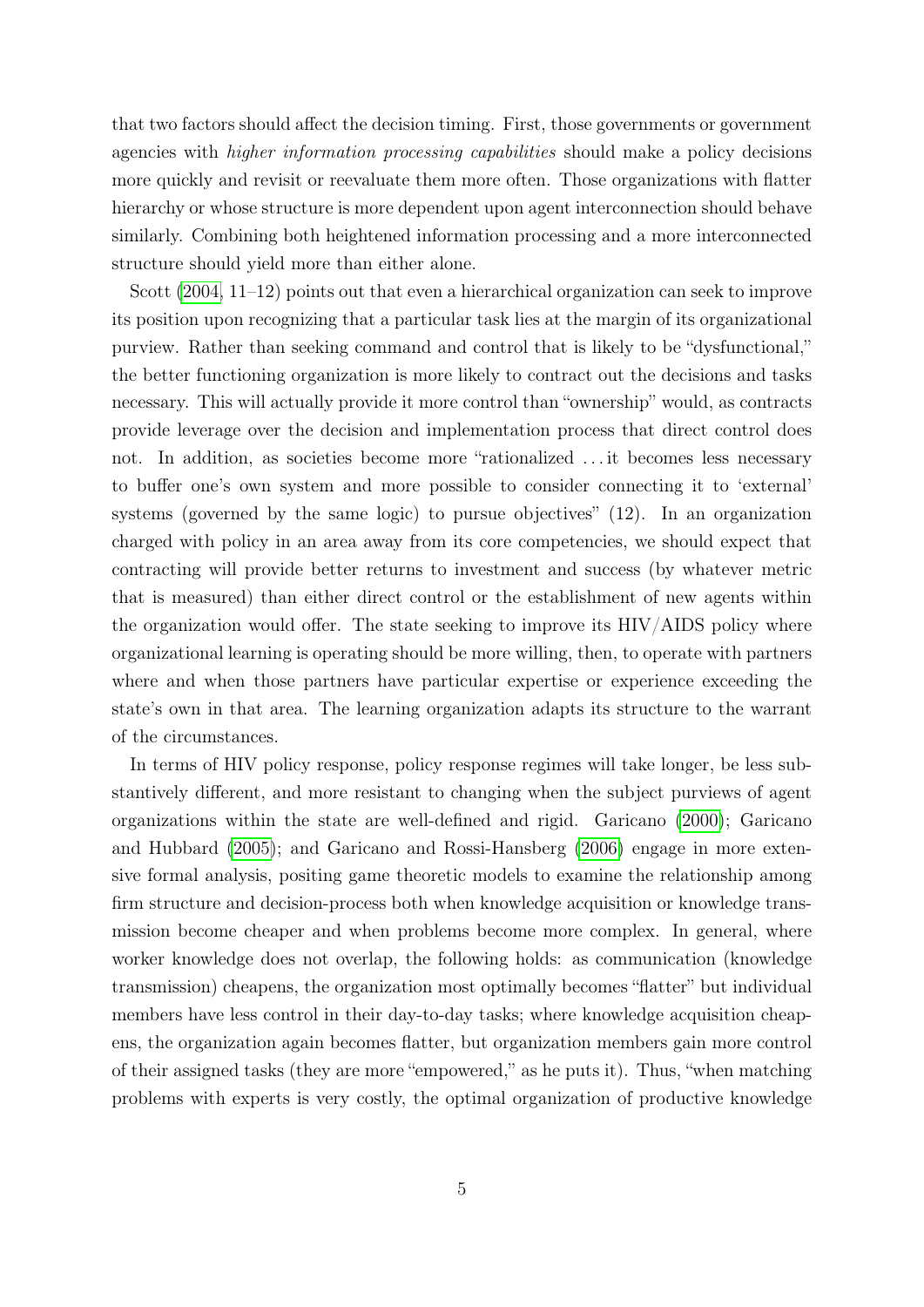has the features of a hierarchy" (Garicano [2000,](#page-29-2) 897). In essence, there is not a direct or indirect zero-sum relationship between structural form and agent control; the direction of the relationship differs depending upon a third factor, the cost of information acquisition.

So organizational structure tells us about the costs of intra-organizational decision processes. Where the structure is flatter, we'd expect that the costs of information transmission are lesser (compared to an organization that is more hierarchical).

Looking at the cost of information acquisition requires a further examination of worker/ agent autonomy. Garicano indicates that cheaper transmission costs would increase the amount of time required to act, because workers would need to pass problems up the problem-solving chain more, while cheaper acquisition costs allows each worker more opportunity to solve problems on his own. In the end, then, we ideally want to examine three characteristics of policy organizations or policy networks: $4$  organizational structure, sub-organizational agent control or autonomy, and the time required to act on a plan. Each of these types of data, where available, tells us something about the cost of information, which in turn affects organizational learning processes.

Thus, states and organizations with greater capacity to govern or oversee societal action should have more hierarchical structure. Resultantly, in cases where a response regime changes over time, such organizations should have larger or more vigorous responses. (On average, it seems likely that those organizations that can do more will do more.)

Garicano's analysis seems to conflict with that of DeCanio and Watkins, in terms of the relationship of timing to structure. At the very least, Garicano's hierarchy is an extreme-case contravention of DeCanio and Watkins' contention that structure is necessary for an organization but too much structure is detrimental. While DeCanio and Watkins consider "information processing *ability*", Garicano breaks that concept down into information transmission and acquisition costs (emphases mine).

Given the preceding, I expect that the structure of the state organization and/or the arrangement of the various actors (in and outside of the state) will affect the speed and type of response policy implemented. In both the work of Williamson [\(1991\)](#page-31-1) and Podolny and Page [\(1998b\)](#page-30-6), networks are understood to be expansive enough to encompass hierarchy/firm and market forms, but more sociological analysts (like Podolny and Page [\(1998b\)](#page-30-6)) generally separate the three from one another, contending that they represent three ontologically distinct realities for organizations. In [Figure 1,](#page-6-0) I have provided visual representations for each of the forms.[5](#page-5-1)

(Networks, of course, can be arranged more to the hierarchical or anarchical pure

<span id="page-5-0"></span><sup>4.</sup> For, as we will see, "network" describes these inter-connected but non-hierarchical forms.

<span id="page-5-1"></span><sup>5.</sup> Two different forms of network, to be discussed below, are shown.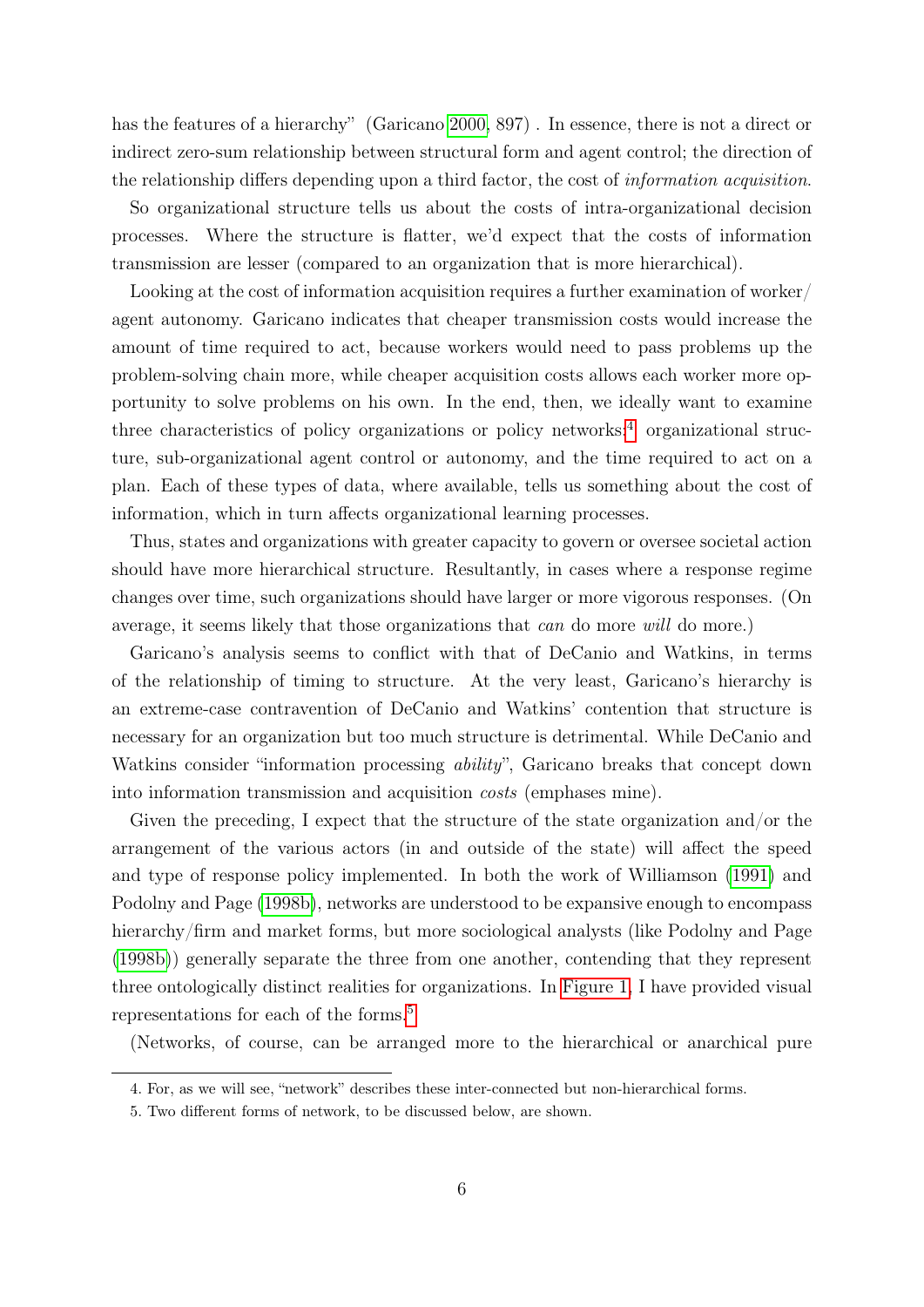<span id="page-6-2"></span><span id="page-6-0"></span>

<span id="page-6-1"></span>

**A**

**C**



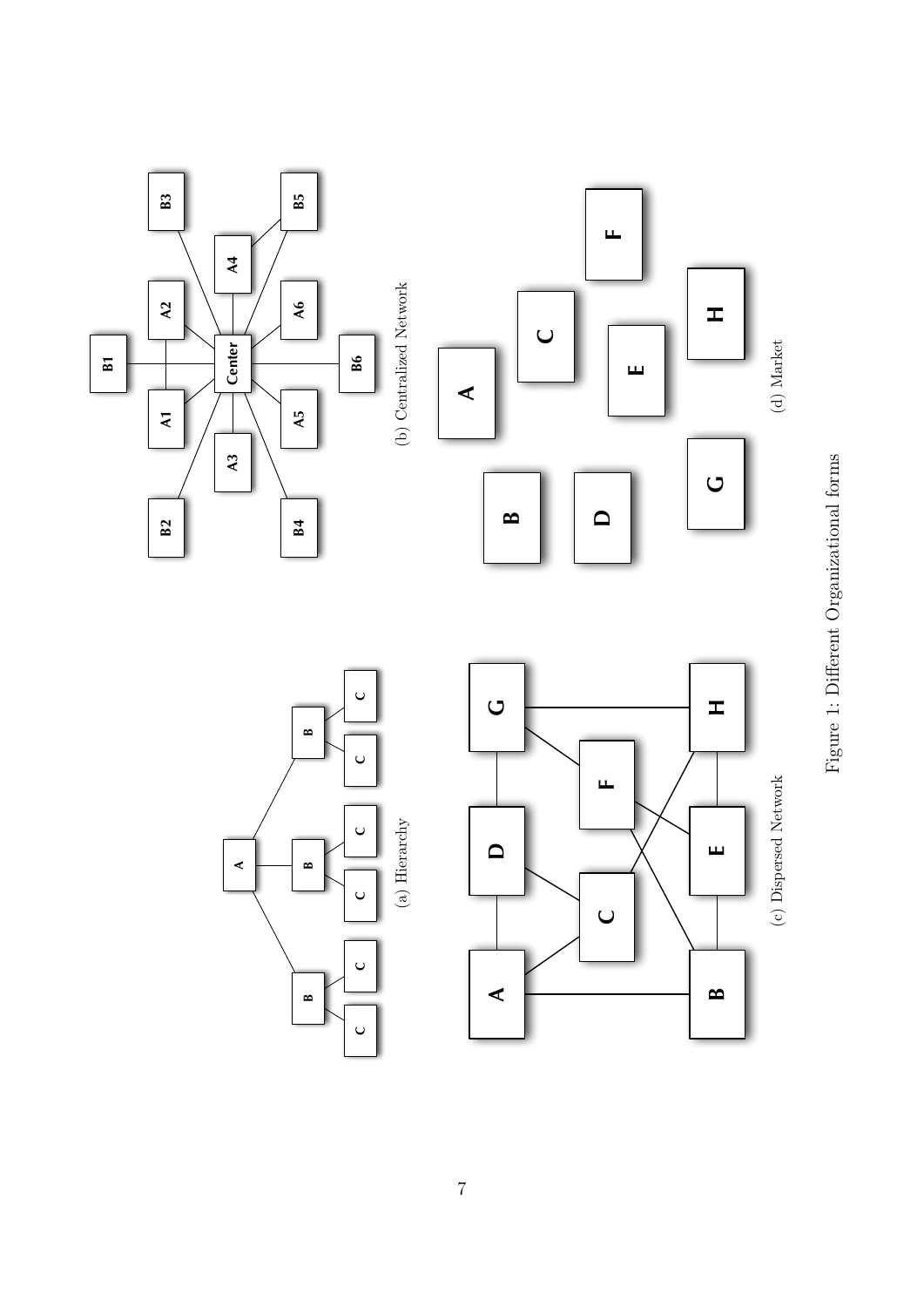forms. As against the hierarchical form, units in a network cannot be directly controlled by others as easily as in a hierarchy. There may be some nodes in a network that have more importance or influence than others, but even less influential units can evade some control of those deemed more important, by taking alternate paths through the network to obtain decisions or to transmit information.)

In contrast to the market or anarchical form, network units have connections to one another, and they use these connections to pass information back and forth. This increases the information available in the system at any one time. In anarchical systems, each actor or unit can observe the actions taken by others in the past but does not know what others are planning to do or what current info they possess. In the network, information on plans or current knowledge can be passed around, providing an additional source beyond the observation of past actions. Empirical tests (Hammond [1993\)](#page-29-5) (Hammond, Jen, and Maeda [2007\)](#page-29-6) (Whitford [2002\)](#page-31-2) bear these implications out.

Centrality is the degree to which a node is connected to other nodes in the network when compared to those other nodes. Operationally, one way we might assess centrality is to take the total number of connections a node has, divide by the total possible connections,<sup>[6](#page-7-0)</sup> and compare that number to the same ratio for another node. Greater differences indicate greater centrality.

In [1b,](#page-6-1) the node labeled "Center" represents an extreme case, in that it is connected to every other node in the network and thus passes information back and forth between it and the A and B nodes.[7](#page-7-1) The higher proportion of ties to a node, the more central it is to the network. (The centrality of one node does not obviate the possibility of communication among the other units; thus, for example, the ties between nodes A1 and A2 or A4 and B5 in that figure. In the purest form, all inter-nodal connections must pass through the central node.) In Figure??, there is not a central node; each node is connected to three others.

Information travels differently in a network as its degree of centralization increases. In a fully centralized network, to move information between any two nodes (excluding the central one), the information must pass through the central unit in the network, providing that node with access to the information. As centralization decreases, direct connections between two nodes will obviate the necessity of needing to pass information through any

<span id="page-7-1"></span><span id="page-7-0"></span><sup>6.</sup> Which is generally  $(n-1)! + 1$ .

<sup>7.</sup> The difference between A and B nodes is in their "distance" from the center node; that is, the degree of affinity, constancy of communication, and trust between the center and the affected node. The idea of trust is a common one in the network analysis literature (Podolny and Page [1998a,](#page-30-3) 60), and "trust" is often identified as a distinctive characteristic of this form of governance.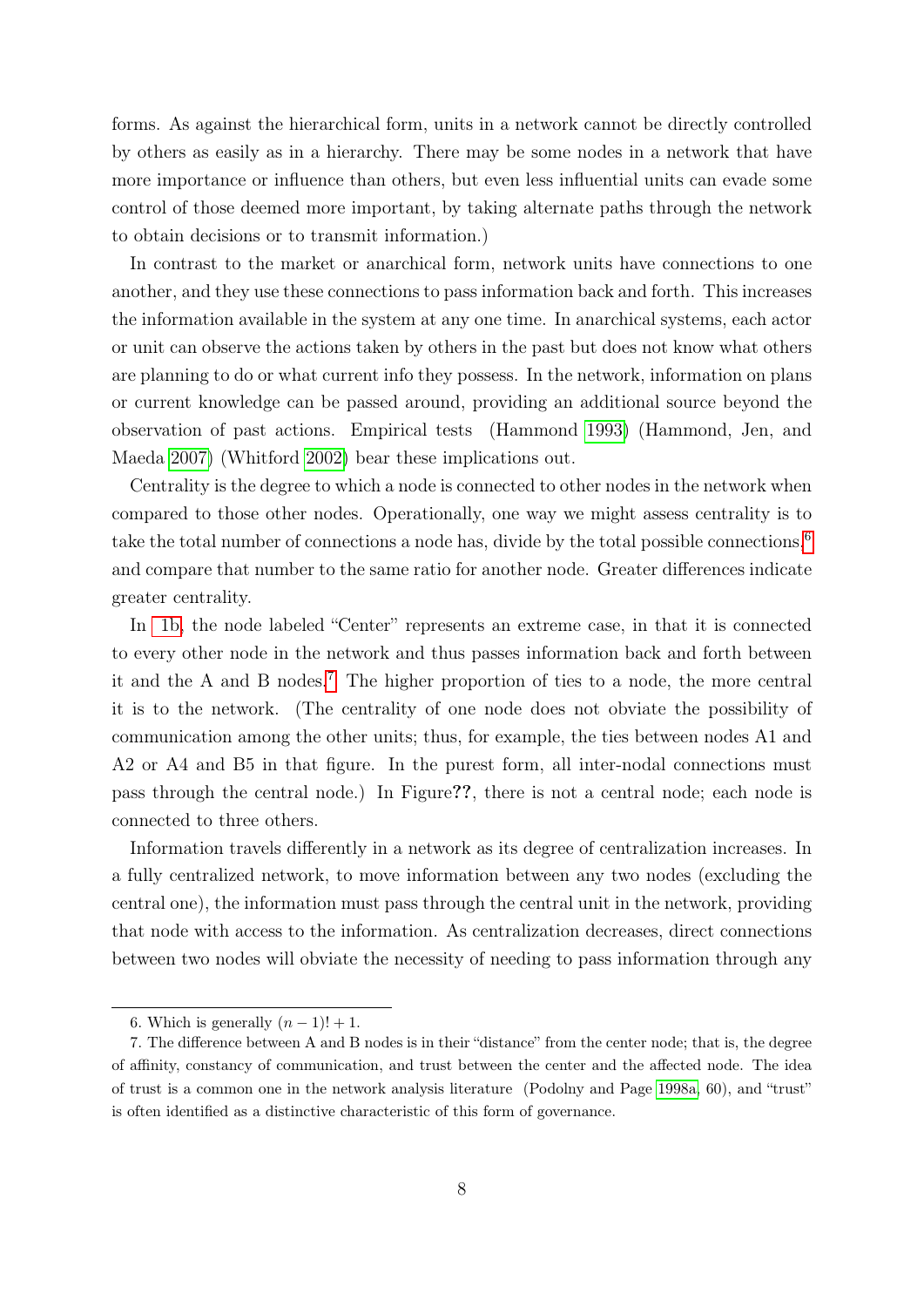particular unit. In a network like the one portrayed in Figur[e 1c,](#page-6-2) there are a variety of pathways from one node to another. Some of these pathways may require a greater number of nodes and ties to be involved (A to H can proceed via C or via B and E), but if the costs of transmitting information are sufficiently low, the number of intermediate nodes between destinations should not matter.

Therefore, in the case of policy formation, since there is a need not only to coordinate policy information but also to direct policy crafting and implementation, I expect that a more centralized network form will outperform less centralized forms.

#### 2.1 Implications

Because states are not identical, we expect that they will not adopt identical policy mixes or intensities. My explanation argues that, among other influences, information management costs (that is, the costs to acquire, analyze, and transmit information) and state organizational structure form essential components of a learning process; where these differ among states, policy output should also differ. Differences among stateadopted policy mixes against HIV/AIDS can be explained, in part, by the effects that these factors have upon the people drawing conclusions and seeking to persuade others to adopt their conclusions, as this process becomes more or less costly to the organization. More specifically, I expect to see some version of the following:

- 1. Policy networks should create more policy options than hierarchical or market-like organizational form factors. We expect to see greater output in these cases.
- 2. Centralized networks (as opposed to de-centralized networks) will optimize the balance between communication and control required to generate policy ideas and then make sure they are followed through.
- 3. Where information costs are higher, there will be less overall policy output, as resources are diverted from implementation action to information management.

Second, we are interested in the effects that organizational structure has upon learning and decision-making. As noted previously, we can loosely group organizational structures into three categories: hierarchies, networks, and self-organized anarchy (markets). These differ in the degree of control that actors within the system have upon one another. In a hierarchy, there is a clear denotation of subordinates, equals, and superiors. In a market (anarchy), by contrast, all actors are ontologically equal and formally independent of one another. In a network, the actors are not independent of one another, in that they are tied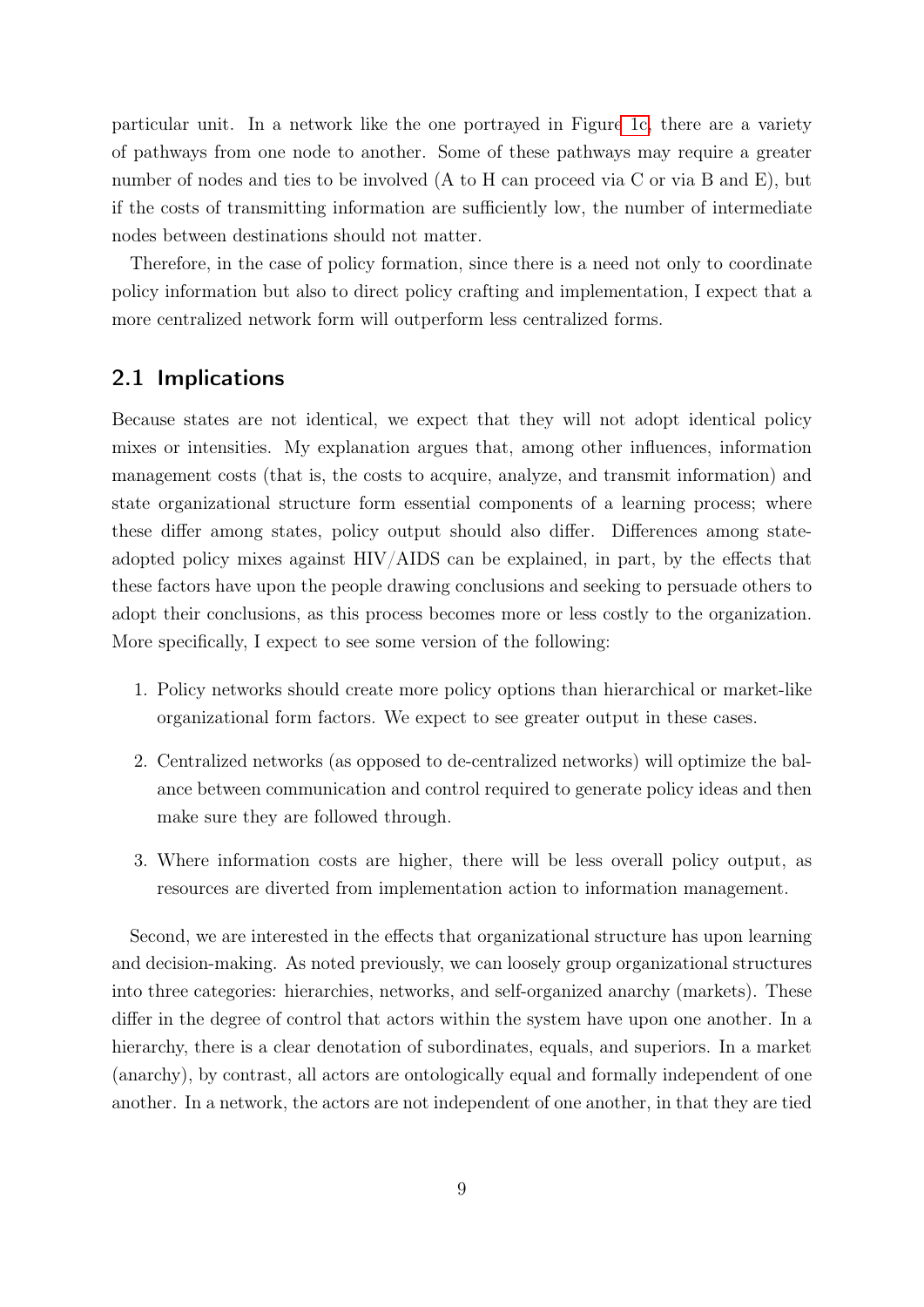to fellow actors to assist in the completion of some or all of their functional tasks. But in a network, there is often (but not always) little to no control that the actors have over one another. In a network, we expect that the combination of connections among units and the lack of strict control of each over the other will facilitate a maximum of information, and reduce the information boundedness constraint on rational decision-making.

As I proceed through the following evidence from Botswana, the focus of the narrative will be upon examining how decision-makers acquire new information about the  $HIV/$ AIDS epidemic and responses to it and upon what the decision-makers do with that information. I will also attempt to ascertain what effects the type of relations among organizational components have upon evaluation and decision.

### 3 Botswana context

A nation of a little more than two million people, Botswana has been a well-functioning democracy since its independence in 1966. About 60 percent of the population lives in cities, and the capital, Gaborone, has ten percent of the country's population. An abundance for diamonds were discovered after Botswana gained independence from being a British protectorate (Bechuanaland). Economically it is a comfortably middle-income nation, with a 2013 PPP per capita GDP of \$16,400 and a growth rate of 3.9 percent, with the diamond industry providing about one third of Botswana's overall GDP (Central Intelligence Agency [2014\)](#page-29-7).

Botswana also has one of the worst HIV epidemics on the planet. In 2007, it had an adult prevalence of 23.9 percent, and as of 2012, the prevalence estimate is still 23 percent. Only Swaziland and Lesotho have higher proportions of HIV-infected members of the population. Botswana's health expenditures as a proportion of GDP are 5.1 percent and have remained around such for the last two decades (Central Intelligence Agency [2014\)](#page-29-7).

Even given its extremely high HIV prevalence, Botswana has generally managed its epidemic well, augmenting generally accepted and recommended policy practices with innovations of its own. Because Botswana is a well-run, stable, democratic, and prosperous society, many of the usual possible confounding explanations for less-than-perfect policy performance will not apply.

By the late 1980s, there were clear signs and indications that the disease was becoming a problem in the country. The overall populations prevalence had already increased beyond the one percent threshold that indicates a generalized (rather than a concentrated) epidemic. Although comprehensive data for Botswana is only available from 1990 onwards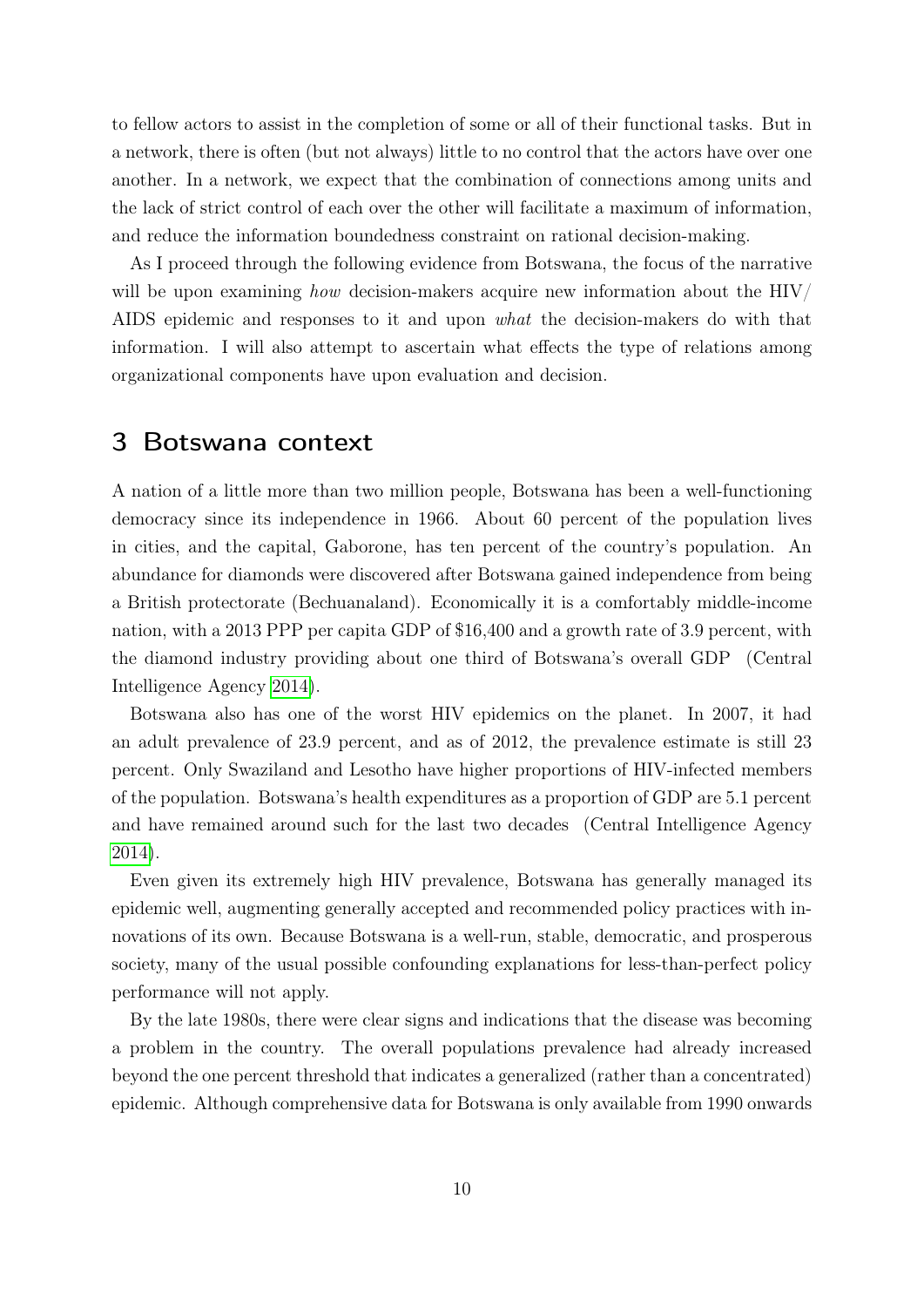<span id="page-10-0"></span>(as we can see in [Figure 2](#page-10-0) ), the prevalence in 1990 was 4.3 percent, and it climbed precipitously over the next decade, rising more than 23 percent.



Figure 2: HIV prevalence in Botswana, 1990–2012. Data from World Bank.

In 1988, the government began to move forward on addressing what it had come to realize was a major problem. It solicited the assistance of international experts as it developed surveillance and education campaigns, and the first national mass campaign, involving radio and media, bumper stickers, and t-shirts, took place this same year (Heald [2003,](#page-29-8) 222). This campaign was not particularly successful. Focusing on the condom as "the central plank," the Batswana people greeted the campaign with "widespread disbelief." The problem was that there was no outward and visible sign of the inward and viral menace. "For the population at large, at this point, there was simply no evidence in the form of morbidity or mortality to support the information on the impending epidemic" (Heald [2006,](#page-30-7) 33). AIDS even became known as the "radio disease" because the educational spots on radio were the sole experience that people had with the disease (Ingstad [1990\)](#page-30-8). By 1996, however, mortality from AIDS had risen to such a point that great numbers of people had been affected by the results (Heald [2006,](#page-30-7) 33), although acknowledgment of having AIDS oneself or knowing someone with it remained a source of shame and stigma.

According to Heald [\(2006,](#page-30-7) 34), after the initial 1988 campaign, the Botswanan government failed to follow up on anti-HIV campaigns through the mid-'90s; additionally, major international donors pulled out of the country in 1995, ostensibly because Botswana was sufficiently rich among developing countries to finance its own response. (It should be recalled that highly effective treatment programs had not been announced to the world. The affordability of those treatments would take more than five additional years to start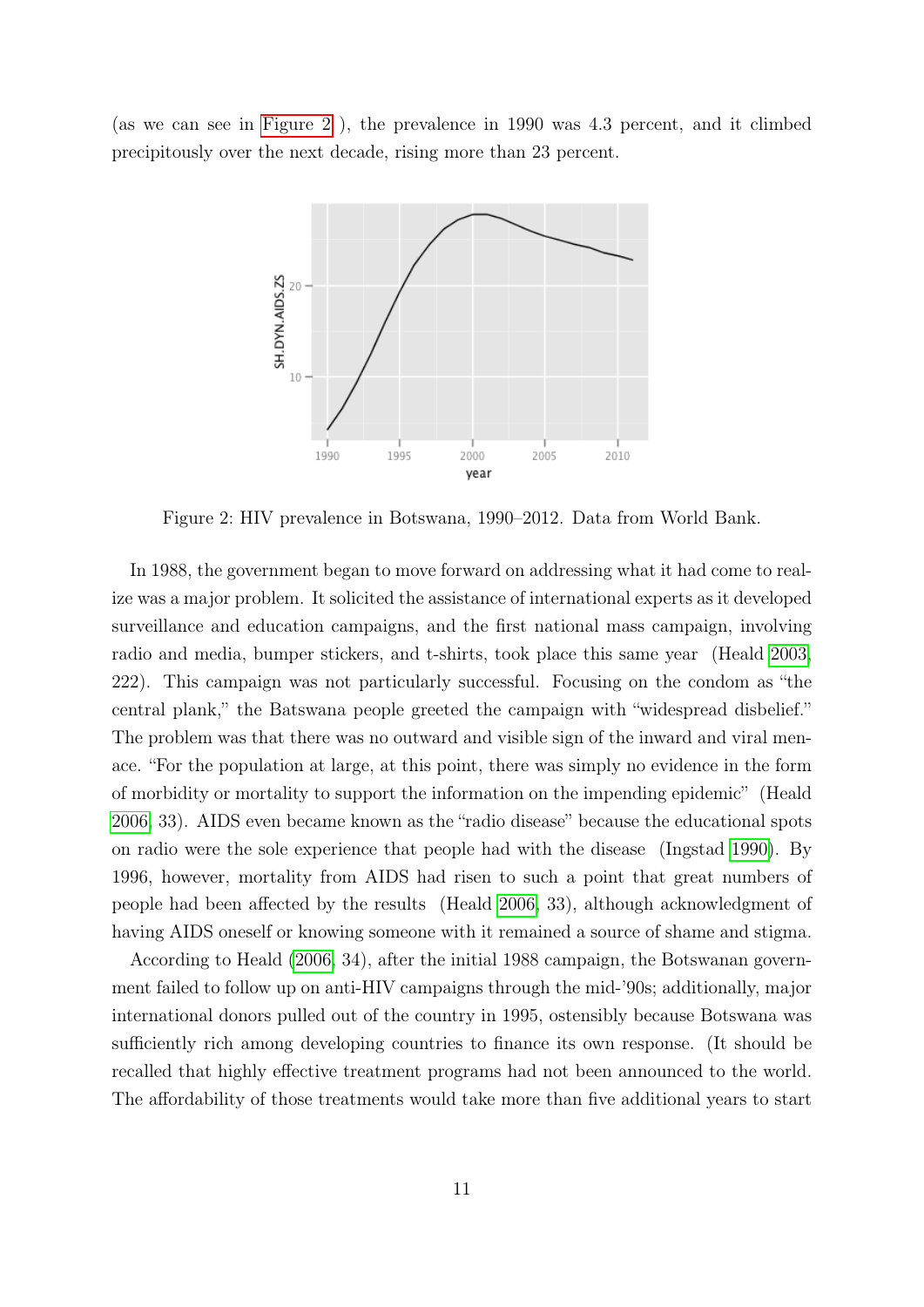becoming available.) This negatively affected the future response against HIV, even as levels of HIV and AIDS rose to such levels as to no longer be ignorable. Because of the initial ill-considered form and focus of attention and its subsequent lack of follow-up, future campaigns, especially as regarded prevention, encountered difficulty engaging and mobilizing the population. What anti-HIV policy activity that did exist was contained almost entirely within the Ministry of Health, and that ministry was largely left to itself to address the problems of AIDS.

Further action on HIV in Botswana would take at least a decade to get going again.

Public-private partnership has been an important component of the national response since the country renewed serious attention to the disease under President Festus Mogae (1998–2008). Although there had been signs that the HIV epidemic was on the increase in the late '80s and early '90s, [Figure 2](#page-10-0) shows prevalence quadrupling between 1990 and 1995, with a peak prevalence of 27.7 percent in 2000 and 2001.

At this key time in the country's response, Botswana undertook two organizational innovations to address its crisis. These would eventually work at cross-purposes to one another, impacting both organizations ability to engage the crisis. The structure of this relationship detrimentally affected the processes of organizational learning—the process of sharing information, analyzing it, and resultantly expanding policy options (Huber [1991,](#page-30-9) 99); (Paxton [2014–15,](#page-30-2) 3–8).

## 4 Actors Involved

Before proceeding to deeper analysis, I briefly outline the major actors involved in the formation and setting of Botswana's HIV policies, primarily in the time period from 2000–2008. The Botswana HIV response has been built from a combination of public and private sector components, generally in partnership with each other. Through the partnerships that the government of Botswana has set up or become involved in with private and semi-private entities, it has greatly expanded, beyond previous levels, its treatment and prevention programs.[8](#page-11-0) Most, if not all, of the decision-making and program delivery in Botswana has occurred either through or under the delegated auspices of these public-private partnerships.

. . . [T]his tiny country formed novel partnerships with leading universities, pharmaceutical companies, foundations, and developed country governments,

<span id="page-11-0"></span><sup>8.</sup> As we will see, this does not mean that such programs have been regarded as adequate or entirely successful.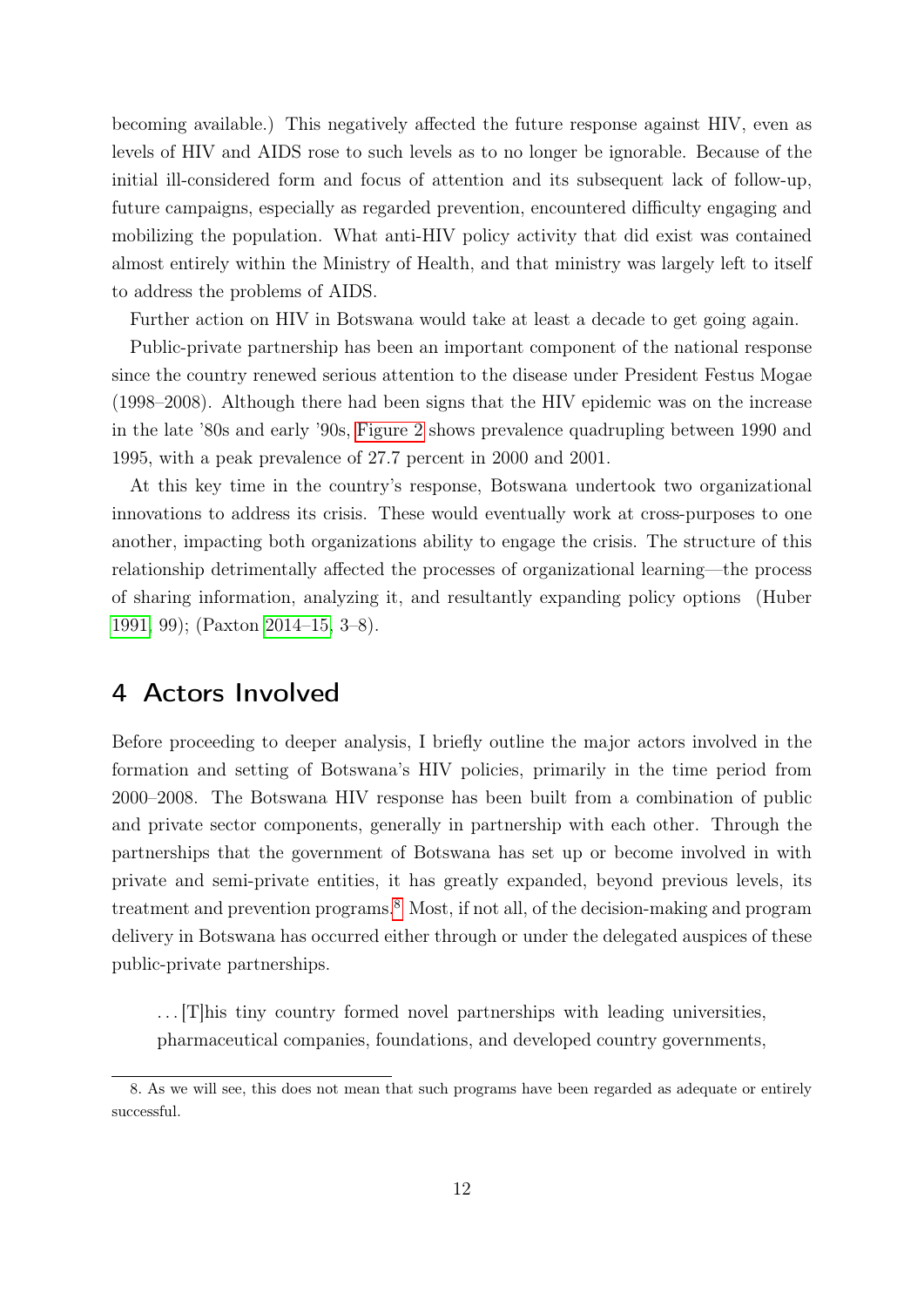which have provided generous funding, state-of-the-art equipment, training, and expertise (Cohen [2008,](#page-29-9) 526).

The treatment programs, especially, have scaled up tremendously, setting an example for all sorts of other countries. Everyone who needs anti-HIV drugs receives them, free medical care is relatively easy to access, and PMTCT<sup>[9](#page-12-0)</sup> programs have been widely (and successfully) implemented  $(526)$ .

Beyond treatment, other long-term efforts have been established. In the 1990s, Botswana's government partnered with biomedical scientists from Harvard University to develop a laboratory for testing, monitoring, and surveillance activities. "The first of its kind anywhere in Africa, the laboratory, with a staff of 50, is equipped with gene sequencers and blood cell sorters, enabling scientists to keep track of the spread of HIV, especially the HIV–1C strain prevalent in Africa" (Rollnick [2002,](#page-31-3) n.p.). In an interview with the founder of the Harvard Botswana Partnership, he indicated that health and education authorities were particularly willing to consider translating bench or epidemiological research into pilot policy programs.

Because the emphasis of this paper is upon the role that organizational elements have played with respect to each other, I consider several of these organizations in turn, sketching out their individual and partnered contributions to the national HIV response. In general, the discussion proceeds entity by entity rather than chronologically.

#### 4.1 Government

The most important actor in the Botswana response to HIV has been the domestic government. Although the government has worked with a variety of other actors over the course of the last decade and a half, it has guarded its prerogative to set and direct the domestic HIV policy regime.

The structure of an organization's elements, as well as how different organizations are related to each other, can tell is about the flow of information within and among organizations, indicating the extent to which the organization or set of organizations may learn and draw lessons from experience. The Botswanan portrayal of the organizational arrangement of its AIDS policy organs shows elements of both network and hierarchical modes of organization, but the portrayal, expectedly, leaves out a focal element that quickly became important.

In August 1999, President Festus Mogae (who had been taken office almost 2 years earlier) re-launched governmental efforts to combat HIV/AIDS in Botswana. Since the

<span id="page-12-0"></span><sup>9.</sup> Prevention of Mother To Child Transmission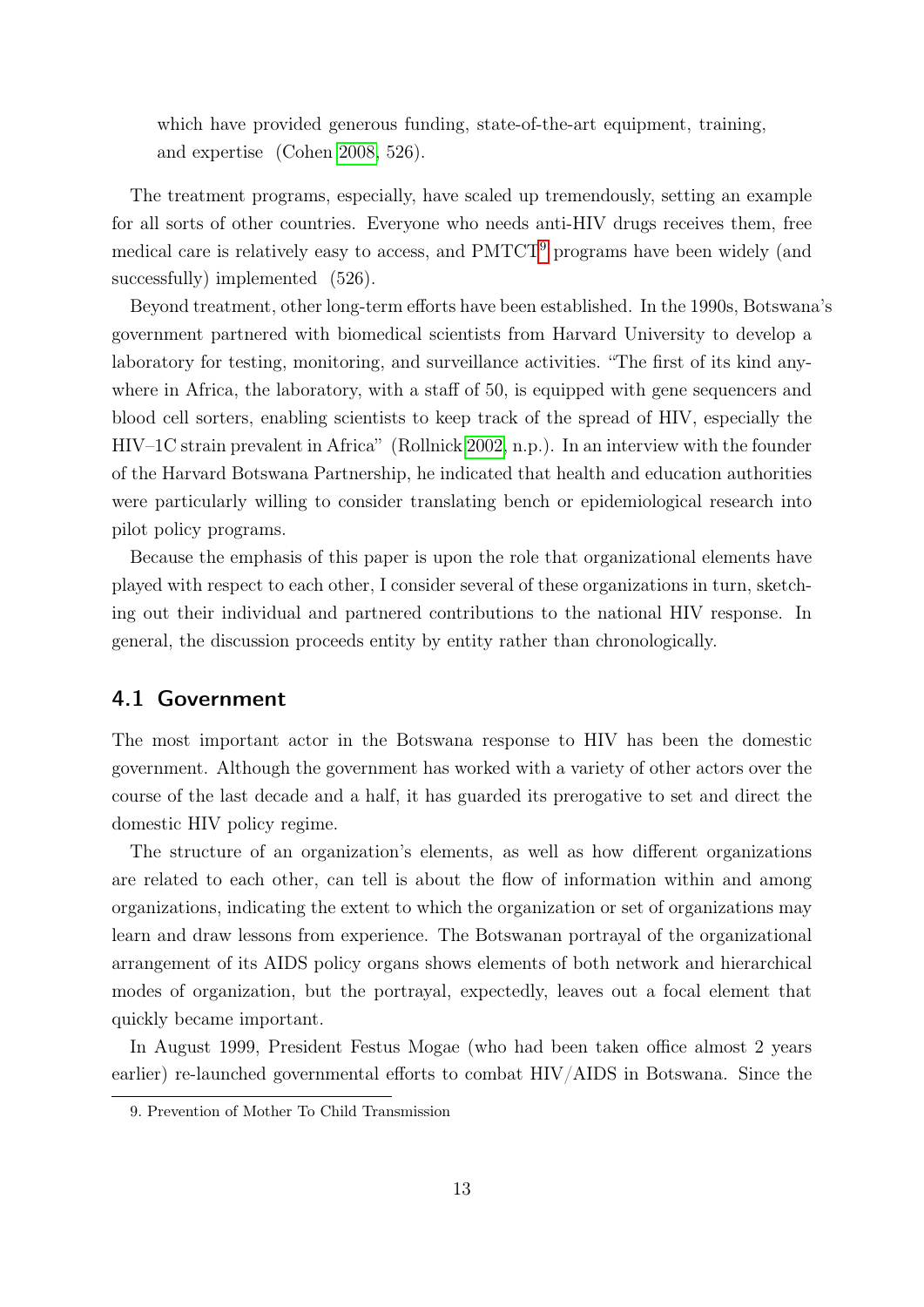advent of highly active anti-retroviral therapy (HAART) three years earlier, the anti-HIV drugs had been used to great effectiveness in the developed world, bringing some AIDS patients back from the brink of death. At the time, Botswana had one of the very highest prevalence levels in the world.[10](#page-13-0) President Mogae thus argued that the very first priority of the government was to take care of the portion of the population — between one-fifth and one-fourth — infected with HIV, especially those who had clinically progressed to AIDS.

Botswanan officials, particularly President Mogae, recognized that the anti-AIDS effort would have to be better managed, with attention paid to continuity and follow-up, to prevent the policy failure that had occurred a decade before. For the first ten to fifteen years that HIV was present in the country, it had been dealt with as an STI and then as a more general health problem; toward the end of the '90s, officials "realized it was more of a developmental problem" and that HIV/AIDS should be addressed through "more of a multi-sectoral approach" (Molomo [2008\)](#page-30-10). They thus sought the assistance, technical and financial, of potential partners outside the country.

[Figure 3](#page-14-0) puts the National AIDS Coordinating Agency (discussed in more detail in the next section) at the hub of a cluster of societal sectors and government ministries, departments/agencies, and committees. Is it subordinate to the National AIDS Council, which in Botswana was chaired by President Festus Mogae, and it receives and broadcasts information from every source. In terms of the theory above, it is the hub of a centralized network of actors working on HIV in Botswana.

NACA was formed in 1999 through presidential decree, and from the start it was "given responsibility for mobilising and coordinating a multi-sectoral response to tackling the epidemic, including engaging the private sector" (Wilson [2007\)](#page-31-4). NACA began its programmatic activities in January 2000 (Rollnick [2002\)](#page-31-3).

In its first two years of operation NACA experienced severe shortages of trained staff, especially medical staff. Like ACHAP, hundreds of lay personnel were trained to make up the differences, performing tasks that did not strictly require doctors or nurses, such as post-test counseling (Rollnick [2002\)](#page-31-3).

According to two Botswana officials (Molomo [2008\)](#page-30-10) (Malthare [2008\)](#page-30-11), NACA's role is to "provide the policy environment" that will "encourage and promote partnerships" to address the country's AIDS challenges. To this end, NACA creates strategy plans for the policy overall; oversees the implementation of those plans with monitoring and evaluation protocols; and it directs and advises "everyone else" as to the emphasis of HIV efforts

<span id="page-13-0"></span><sup>10.</sup> Botswana had the anti-distinction of being number one or number two, depending on the accuracy one imputes to the statistical calculations.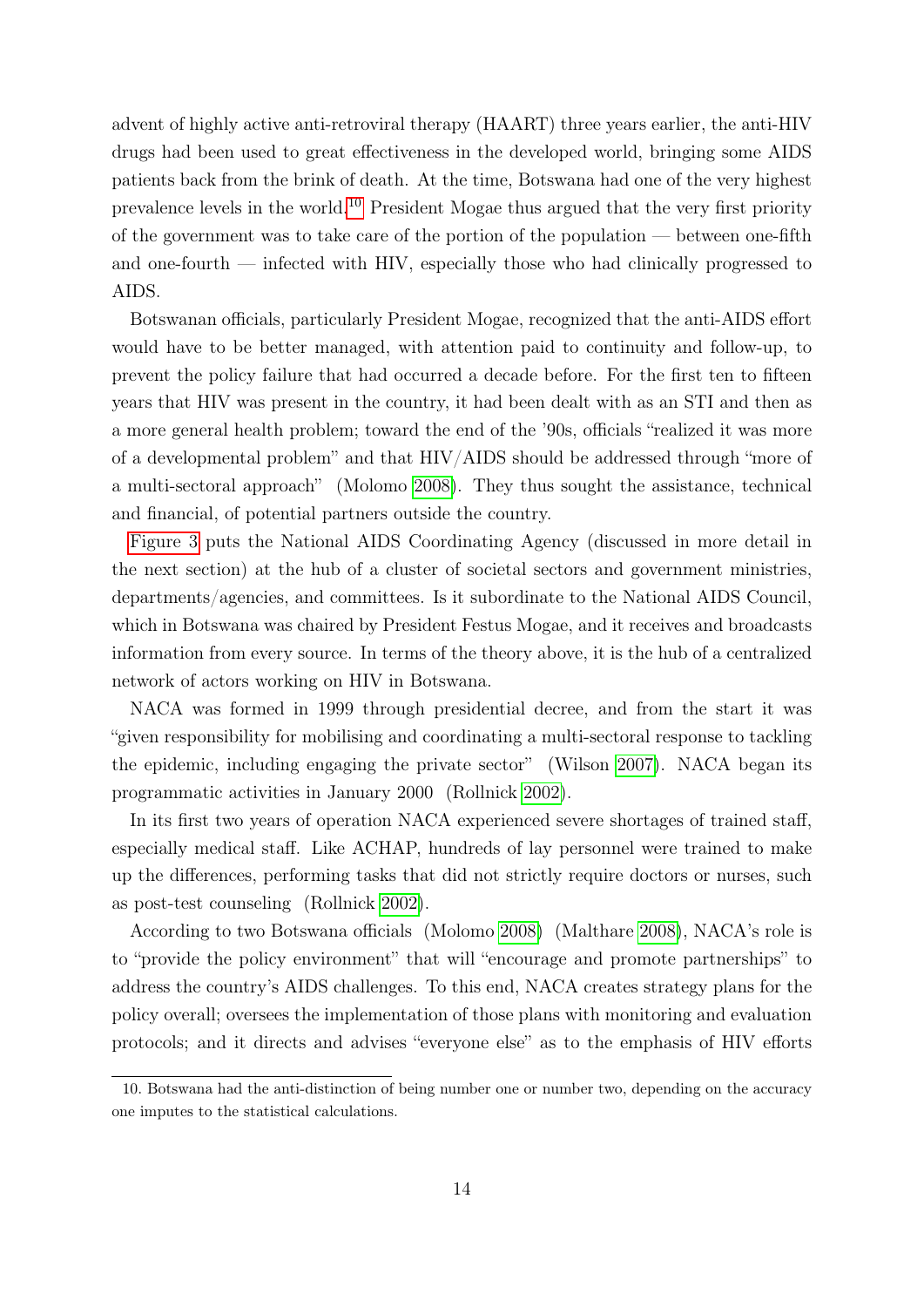<span id="page-14-0"></span>

Figure 3: The national HIV policy structure, as portrayed by the government. Photo taken at XVII International AIDS Conference, 3–8 August 2008.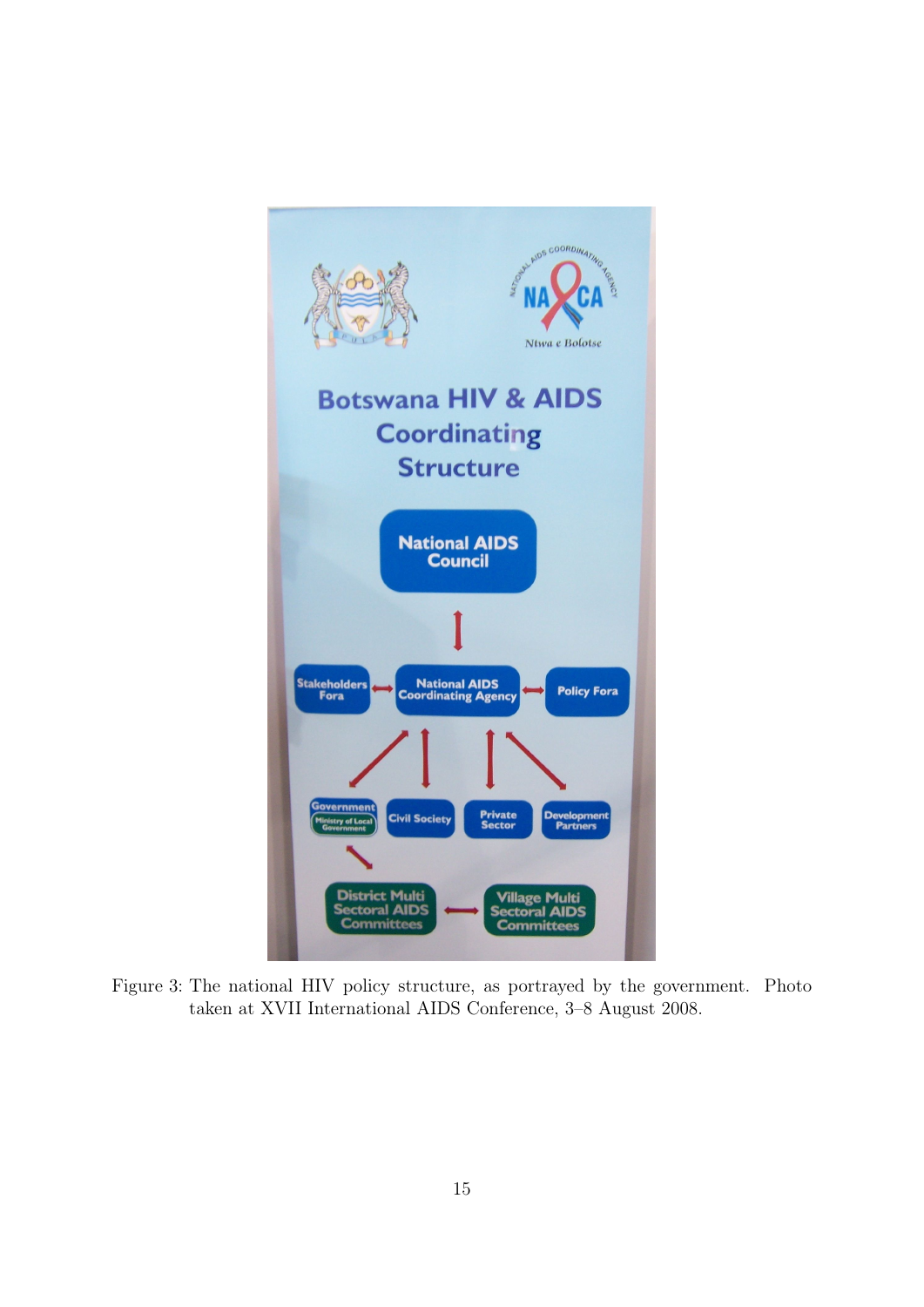and which sorts of efforts should be sustained. That said, NACA is "more like a point of convergence" than anything else.

As we can see in [Figure 3,](#page-14-0) although the National AIDS Council formally supervises all aspects of HIV/AIDS policy and "outranks" the other entities portrayed, its role is primarily to provide a national consultative and goal-setting body, containing representatives from various portions of the government, "parastatal" organizations, labor, industry and commerce, the NGO sector, the University of Botswana, the police, military, reli-gious and women's representatives.<sup>[11](#page-15-0)</sup> Most of the real work of policy proposal, analysis, persuasion, presentation, and supervision actually occurs in the National AIDS Coordinating Agency. The Botswanan government presents a picture of HIV planning and management that has the National AIDS Coordinating Agency (NACA) in touch with and assisting all levels of government — national, regional/provincial, and local. Indeed, in several interviews, respondents noted that NACA's role was to provide a consultative and coordinating function. (Some respondents were criticizing NACA to say that it had not done enough in these roles, that its focus had been divided away from them by also doing resource allocation and management.)

Botswanan bureaucracy is, to put it colloquially, quite intense. "'The irony in Botswana is that part of the problem is the inheritance of the British civil servant's approach,' says [Harvard public health professor] Michael Reich . . . . 'Some people say they're more British than the British.' " (Cohen [2008,](#page-29-9) 528). Botswana's tortured bureaucracy is a function of the overlay of the colonial governing apparatus onto indigenous elements of leadership. The councils of chiefs, reliant upon traditional sources of authority, exist primarily at the local level, and their power overlaps with regional and local bureaucrats.

This tradition of extensive bureaucracy, a culture of consensus-building, and the small population, several interviewees said, means that action does not move fast in Botswana government. Because the country and the government have historically had plenty of income to meet overall needs—at least until the HIV epidemic—civil society institutions are not extensive, large, or well-developed.

Virtually every other element of the Botswana government became involved in the fight against HIV, because the virus threatened every aspect of the country's life. NACA was placed, administratively, within the Executive Ministry of the President, signaling Mogae's high priority for the agency and its mission. Taking that mission away form the Ministry of Health, however, created "resentment" and "confusion" (Interview PB4)

<span id="page-15-0"></span><sup>11.</sup> It is unclear when this version of the national organizational structure became the one presented. As of the 2012 International AIDS Conference, the Botswanan delegation was using the very same display poster.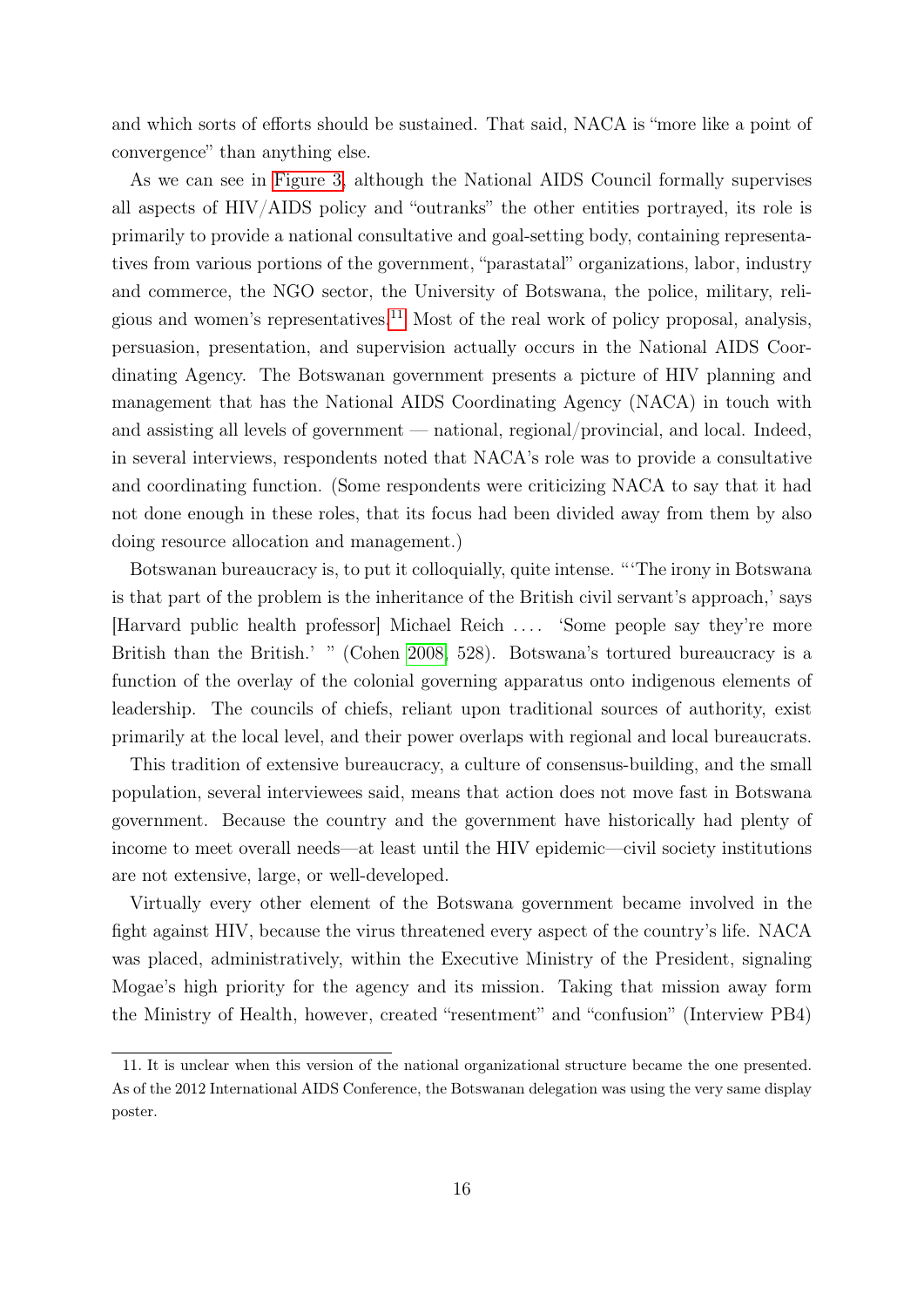and led to turf wars. NACA had budgetary control of the HIV response, which led to conflict with the Ministry of Finance. Because NACA needed to implement programs on very local levels, to distribute drugs, health care workers, and so on, it also had to deal with a multiplicity of local governments, bringing it into the purview of the Monistry of Local Government. One interviewee also said that the heads of NACA and the Ministry of Health in those initial years "were mortal enemies" (Interview R11). Given the complicated structures of either ?? or [Figure 4](#page-22-0) combined with these bureaucratic and personal animosities, moving information, persuading actors, and expanding the range of policy options might daunt the toughest of political actors.

#### <span id="page-16-0"></span>4.2 ACHAP

The African Comprehensive HIV/AIDS Partnership (ACHAP), established in late 2001, is a "public-private collaboration between [sic] the Government of Botswana, Merck, and the Bill and Melinda Gates Foundation." It is designed to be "a comprehensive program of HIV/AIDS prevention, treatment, care, and support in one country in sub-Saharan Africa.  $\ldots$  | a pilot program, which — if successful — could provide guidelines for other developing nations, for international organizations, for foundations, and for the governments of developing countries that ultimately would have to bear the tremendous cost of any comprehensive plan" (Distlerath and Macdonald [2004,](#page-29-10) 150, 148–49).

ACHAP did not start out upon the initiative of the government of Botswana. It grew out of Merck Pharmaceuticals's "experiences with other philanthropic projects on access to medicines . . . ." Merck had been previously involved in programs to donate medicines for both HIV/AIDS and for onchocerciasis (river blindness). Because of this previous experience, Merck thought the simple donation of medicine was neither sufficient nor helpful "without support for strengthening the health care infrastructure to assure that medicines [would be] used effectively" (Ramiah and Reich [2006,](#page-30-1) 399).

Merck entered upon the course of setting up a "public-private partnership" because it had prior experience with the model and because the company believed that private enterprise could bring entrepreneurial innovation to government thinking.

ACHAP's relationship with the government was initially marked by a lack of clarity as to the division of labor and lines of authority. In the first year of existence and activity (2001), Ramiah and Reich [\(2006\)](#page-30-1) identified key problems in the relationship between ACHAP and the government, which essentially boil down to a lack of definition in the relationship and its workings. ACHAP's two primary partners (or stakeholders) were the government of Botswana and Merck Pharmaceutical. ( Ramiah and Reich [\(2006,](#page-30-1) 401)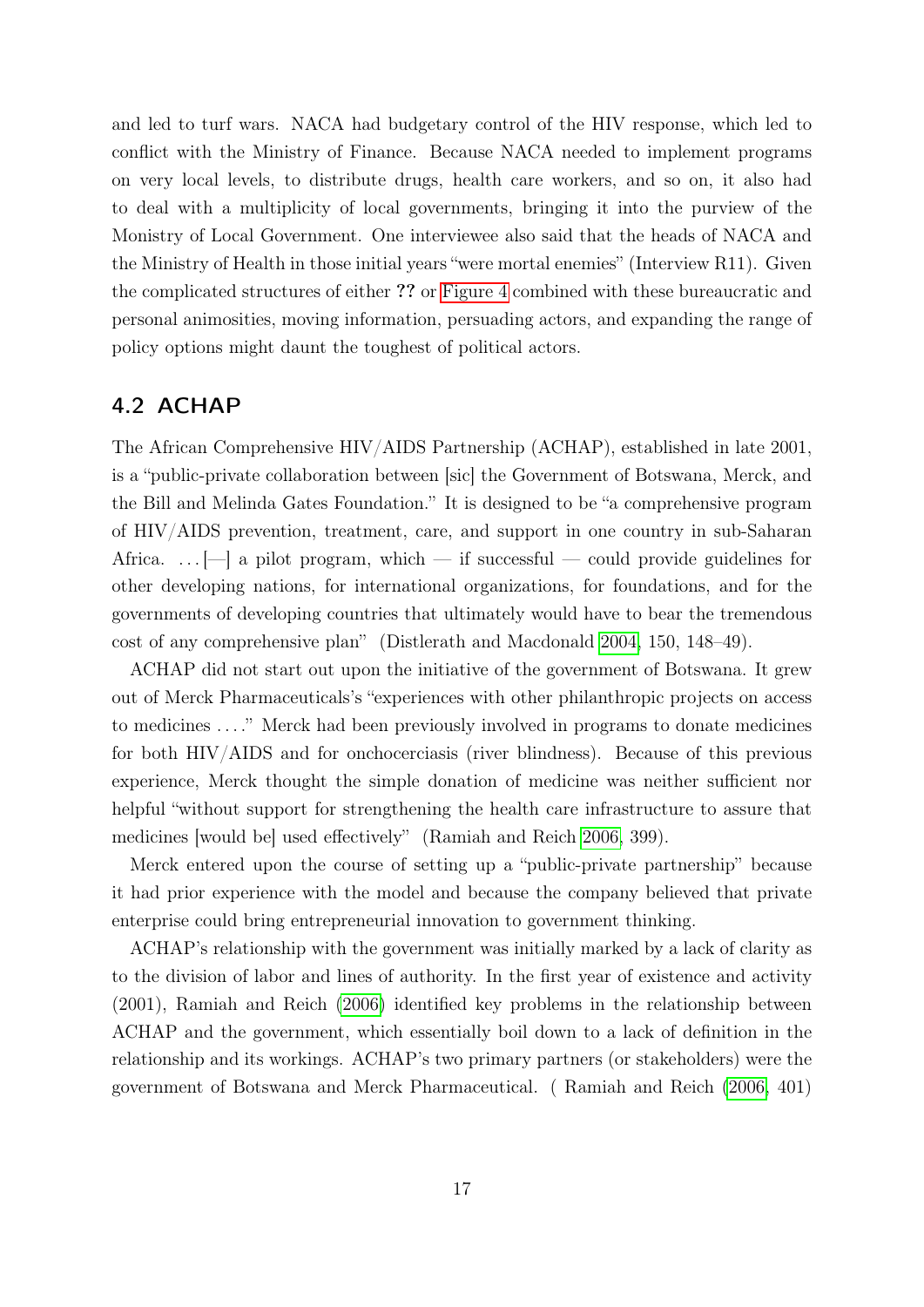note that the Gates Foundation played a limited role, as part of its "general approach to grantees at the time.") But each actor located ACHAP's operating authority in a different location, and this led to conflict over how best to run ACHAP, who had a say in its operations, and what should be done with its vast resources. For the government, the framework agreement establishing ACHAP indicated that the Botswanan state would be an equal partner with Merck; Merck saw operating authority as vested in the ACHAP board of directors, which contained no government representatives, including only members from the private side of the partnership (Ramiah and Reich [2006,](#page-30-1) 401–402).

This led to a division among the actors (eventually including the Gates Foundation) over ACHAP's level of oversight in the overall national HIV/AIDS response, as well as in the intended recipient of the partnership's largess. The government expected, to a large extent, that it would remain in charge of programs and spending within Botswana. "The government interpreted 'support' to mean that the ACHAP board would donate the necessary funds and then leave implementation to government agencies" (401). Merck understood ACHAP to be partnered with but independent of the government, and it was committed to integrating the entrepreneurial thinking of private enterprise into whatever processes or programs it was involved in; as such, it expected that ACHAP would not simply serve as a relatively passive source of funds but as an active authority and expert implementer of programmatic responses.

Moreover, in the initial period, it was unclear what ACHAP would do with the (relatively) massive \$100 million (for five years, initially) at its disposal. This money contributed to the partnership's perceived power to drive HIV/AIDS policy choices, a power that the government resented and NGOs envied.

(ACHAP's major problem has never been money. Its initial funding, from Merck Pharmaceutical and the Gates Foundation, was for \$100 million. By 2005, the partnership had only spent a bit more than half of that amount. The problem proved to be "absorptive capacity." As the Gates foundation said in 2006, "'we underestimated just how hard it is to build up the systems necessary to confront HIV/AIDS across an entire country"' (Cohen [2008,](#page-29-9) 528).)

Thus, over this first year, two elements of the HIV/AIDS response structure contributed to its output and efficacy. First, ACHAP's role vis-à-vis the government—that is, what the basis of the relationship was—was not defined in a sufficiently concrete way that all partners had a shared perception of their roles. Second, within ACHAP itself, because it was an organization just getting off the ground, its own internal structures and operations were still undergoing definition and settlement. Although Merck had experience in creating other public-private partnerships, each had to be individually adjusted to the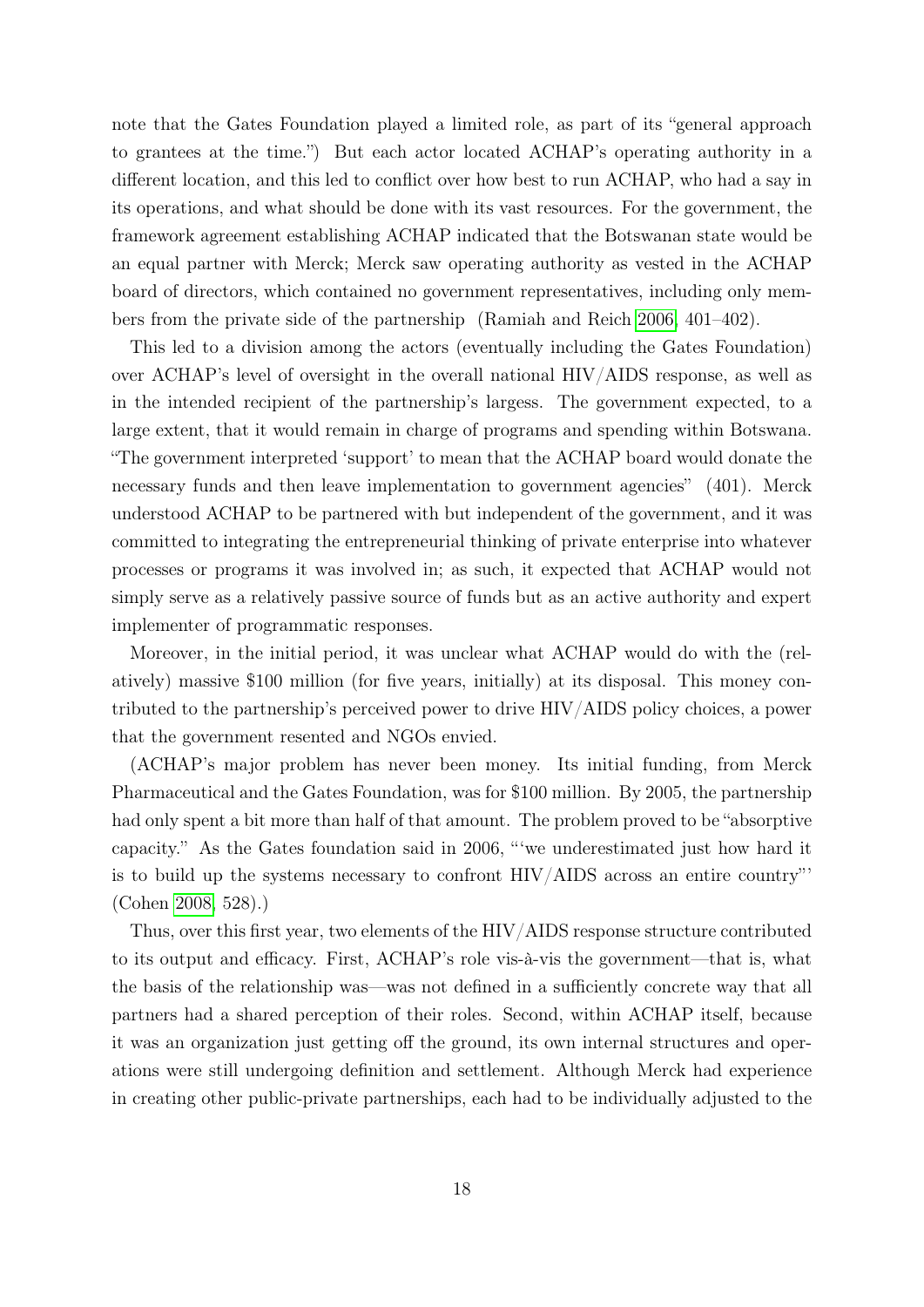local government, conditions, and relevant health crisis.

Combined, these two structural elements served to set up competing hubs in the network of HIV/AIDS agencies and providers: one in the Botswanan government/NACA and one in ACHAP. Because there was conflict over their roles, for government ministries and NGOs, it was unclear with whom they should be working to develop and fund their programs.

The organizational structure of the set of actors dealing with the HIV/AIDS crisis in Botswana initially had an effect upon the policy environment. For government agencies, there was a lack of clarity over whether to deal with NACA or ACHAP: while NACA was an entirely governmental entity (as opposed to a partnership with private actors), ACHAP had much greater resources at its command. Most governmental ministries and agencies ended up dealing with NACA, as it was the official government response entity for the epidemic. They missed out, then, upon the process innovations that ACHAP was able to bring into programmatic responses, which provided access to ideas and information not normally available to the government, as they came from private sector entities. For NGOs, the problem was determining who was in charge, so as to receive authorization and support for the range of their activities. Nominally, the government was in charge, but with its involvement in ACHAP, it was unclear whether an NGO should access officialdom via the purely governmental organ or by the partnership one with superior resources. In sum, in the period of both NACA and ACHAP's establishment, each was developing its own network<sup>[12](#page-18-0)</sup> of Botswanan AIDS actors; with the possible universe of those actors being both finite and essentially identical, each hub competed with and largely duplicated the other.

Not all of what ACHAP faced at its inception were institutional difficulties. Some of the problems that ACHAP (or any similar entity would have) faced in 2001, upon its inception, were significant politico-economic ones. The most prominent problem proved to be the need for a massive increase in the numbers of health professionals to simply execute the day-to-day tasks involved in a mass HIV treatment program. A study by the McKinsey consulting group estimated the need for a 29% increase in doctors, 115% in lab technicians, and 179% in pharmacists (Cohen [2008,](#page-29-9) 528).

Matters did not improve in the subsequent two years of ACHAP's partnership with the government. Several sources focus on the partnership's executive director as a source of problems in ACHAP's relationship with the Botswanan state (Ramiah and Reich [2006\)](#page-30-1), (Cohen [2008\)](#page-29-9) (Heald [2006\)](#page-30-7). The first director of the program, Donald de Korte, came from the ranks of Merck, having headed up the company's operations in South Africa,

<span id="page-18-0"></span><sup>12.</sup> I use this word specifically, in contrast to a "market" or "hierarchy".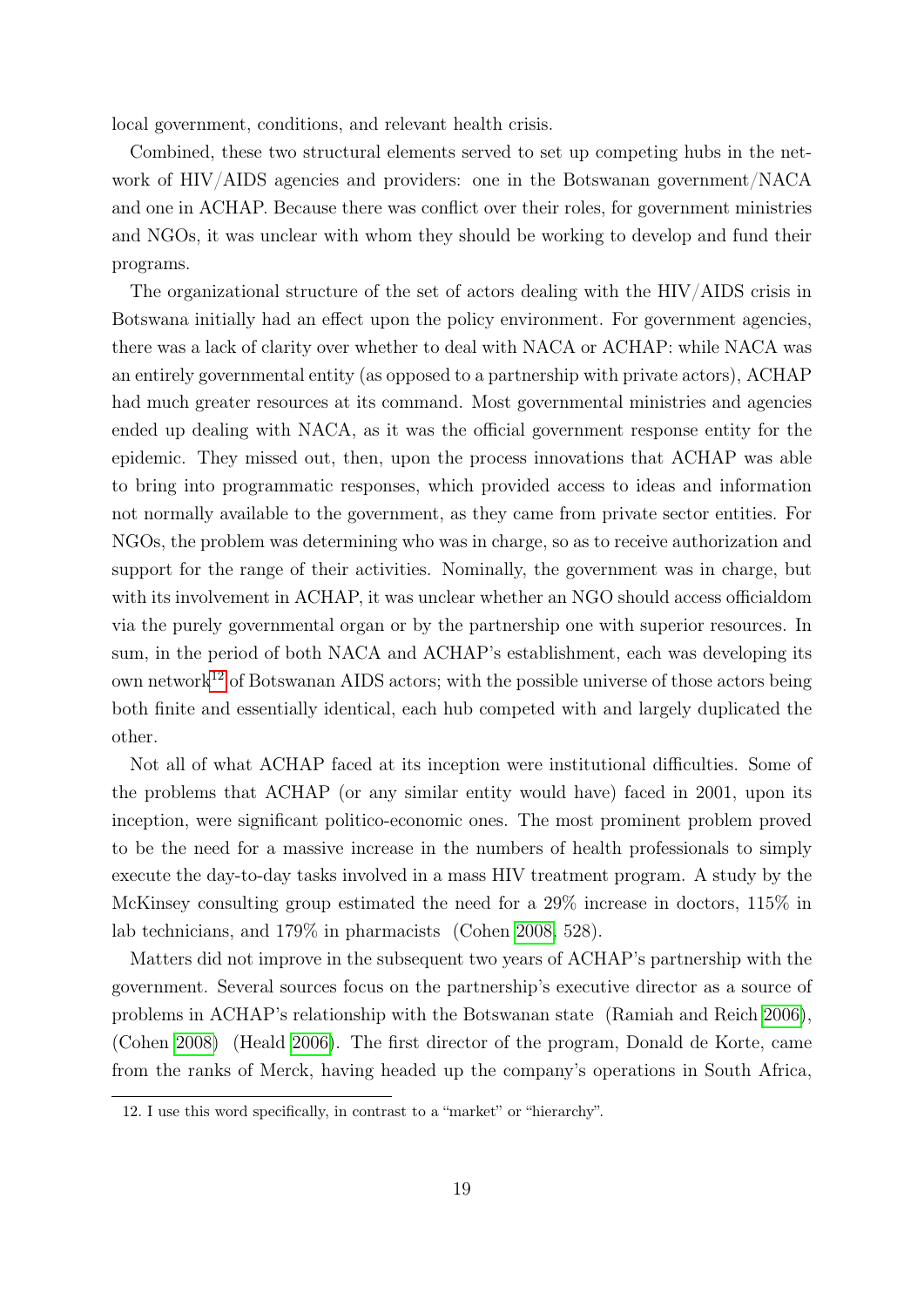and he had a hard time working with counterparts and functionaries from within the Botswanan government, who claimed he did not understand the country's "culture of consultation". He responded that such a "culture" was actually a cover for bureaucratic slowness and inaction (Cohen [2008,](#page-29-9) 527).

Moreover, it appeared that the government was not the only actor at fault in the proliferation of an HIV/AIDS bureaucracy. Even in the first years of the Botswanan response of the '00s, major donors, IOs, NGOs, and other aid agencies saw the country as a near-ideal test case for whether anti-AIDS programs could be made to work in highly affected countries. So Botswana quickly became "a land of acronyms, with a mosaic of programmes and agencies criss-crossing one another" (Heald [2006,](#page-30-7) 36).

A lack of clarity over ACHAP's role continued to hinder it in 2002 and even into 2003. "One source of tension in ACHAP's second year was a growing concern that ACHAP was overstepping its role as facilitator and becoming an implementer" (Ramiah and Reich [2006,](#page-30-1) 404). In blunt terms, ACHAP continued to deal poorly with various portions of the government and it failed to recognize the consequences that might be expected. One manner in which this manifested was ACHAP staff dealt with senior government officials, but failed to cultivate and confer with mid-level staffers in NACA and the ministries. Thus, for example, when ACHAP embarked on one of its first projects — providing funds, facilities, and technical support to ramp up the national ARV response — the lack of involvement of implementation-level officials in previous negotiations meant that key agencies were not informed, drawing out the bureaucratic process and finally requiring the president to intervene to get matters settled (402–03).

ACHAP moved to become less of a facilitating entity and more of an implementer, and in the process, NGOs and the government both believed that the partnership was becoming less of a true partnership and more pushy and dominating (404). ACHAP was now perceived not so much as a separate entity; it was, instead, seen primarily a face of Merck, with Gates and the government as accessories or partners in name only.

This changed, however, in ACHAP's third year, 2003, as the Gates Foundation changed its approach to grantees, taking a more active role in their operations. In doing this in Botswana, other actors' perceptions of ACHAP changed, as it was no longer seen solely as a creature of Merck. Moreover, ACHAP had engaged in its own learning process regarding some of the problems it was having in putting programs in place, identifying them and then taking steps to reduce or eliminate those. For example, with de Korte's rocky relationship with both the head of NACA and with Botswanan government officials, special efforts were made to foster better relations between the two men and, after further conflict over the need for "consensus-building", de Korte left ACHAP. Further, ACHAP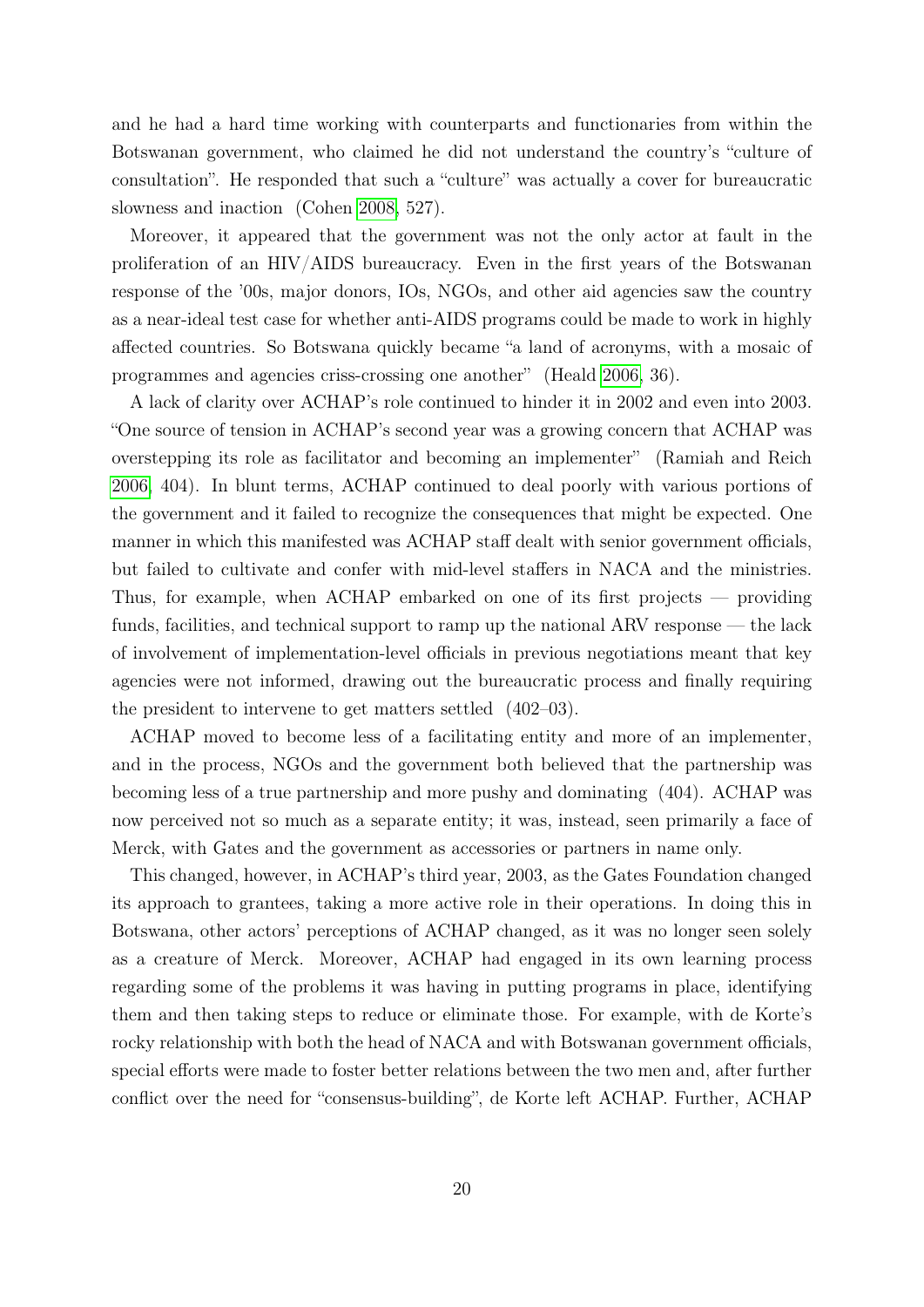worked to engage mid-level policy implementers, looking for ways to speed up processes without stepping on toes. Thus, when ACHAP became involved in scaling up the national ARV program by helping in the construction of ARV treatment clinics, progress was considerably faster; where the government estimated that on its own it would take 18 months, ACHAP was able to complete the job in 3 months (Ramiah and Reich [2006,](#page-30-1) 404).

By late 2003, ACHAP's relationships had evolved considerably, and it was an integral part of the Botswanan portion of the UN's "Three by Five" program to get three million people worldwide on ARVs by 2005. More relevant to this analysis, ACHAP had taken steps to learn from the experience of the past and to put in place measures to facilitate future learning. In addition to the staffing changes described above, in 2004, ACHAP and the government agreed to clarify their roles with regard to issues around funding and program oversight. (One of the government's chief objections over the previous three years had been that it had no input on ACHAP's funding decisions, as all these were made by the partnership's board of directors. ACHAP, wanting to partner with but remain independent from the government, had resisted putting a government representative on its board.) A separate funding committee was set up that included a representative of the government, giving the state a more direct line of input into how funding decisions would interact with and impact the government's non-ACHAP programs and partnerships or relationships with other anti-HIV organizations.

The result of these changes resulted in positive news for both ACHAP and Botswana. Whereas at the end of 2003, both Merck and Gates had "expressed reluctance to provide financial assistance beyond the initial \$100 million commitment" or to provide organizational support past 2005, by late 2004, Merck and Gates were sufficiently happy with the changes made that they agreed to extend support for five further years and to fund the remaining \$56.5 million (405–06). Cooperation has marked the relationship since that time, and ACHAP has become the major partner with the government in its treatment effort, as well as the biggest funder of the same.

# 5 Government structural challenges

As outlined above, where the arrangement of the organization facilitates two-way flows of information (at least in a network or hierarchy), we should see localized initiatives, innovation transfers, and greater programmatic output, especially with respect to programs that rely on distributed leadership — like school education units, peer educator counseling workshops, or behavioral accountability partners/micro-networks.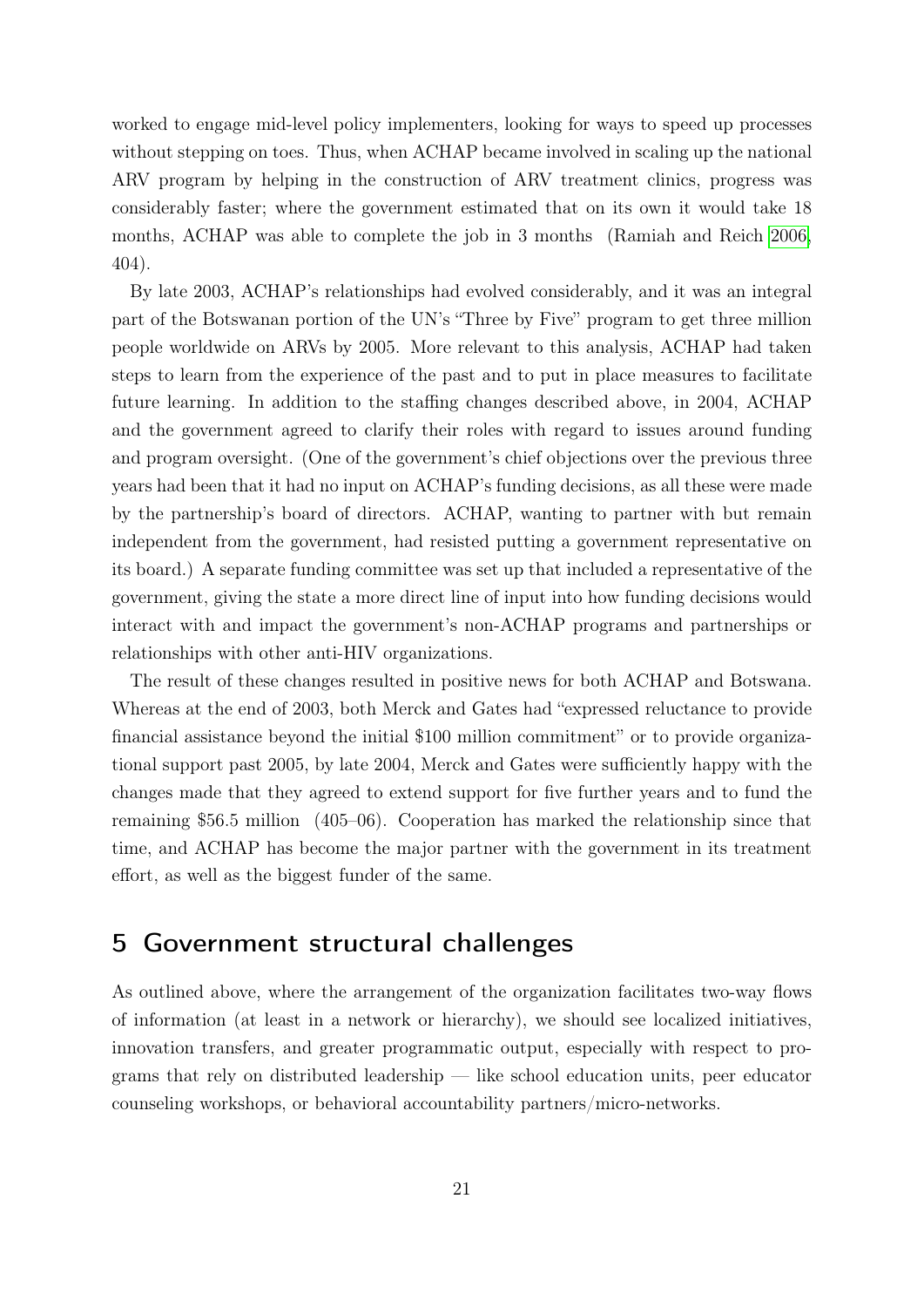But if there is "too much" hierarchical control, we would expect developed and implemented programs at the national level but a fairly constrained set of programs, not extending much beyond mandate, as we process down the levels of government. Two primary reasons cause this, the theory predicts: first, the highest authorities in a hierarchical system are reluctant to allow activities that they do not authorize; second, without much autonomy, lower-level authorities do not have sufficient exercise of their own authority and experience to motivate them to "buy-in" — if it seems less likely that higher authorities will hearken to the conclusion that locals draw from their own experience (i.e., what locals learn about the effects of context on a standard program), locals are more likely to do only what is denotatively required and not more. Similarly, the "market" organizational model can cause problems when it becomes dominant, and we would expect a lower programmatic output overall. In such an organization, information can be quite easy to pass around; under a perfectly operating market, of course, all actors have perfect information with respect to one another. Without some units to exercise formal authority over each other or some commonly shared motivator, however, there is no coordination of efforts. In a political system, lacking profit as motive, actors do not necessarily have a common goal. Without something to provide focus and offer rewards for effort, the policy system can grow chaotic in direction and output. The lack of a fixed incentive like profit leads in a marketized organizational system to duplication of efforts or to policy paralysis as conflicting efforts cancel one another out. If some form of fixed reward can be offered, whether that is an element of the Thucydidean trinity of power, profit, and prestige, or whether some other accruing resource, the market could be made to work. In policy creation and implementation, this is harder to find or define than when playing stocks.

When examining the basic arrangement of the Botswana response, one may be forgiven for difficulty in discerning the form of organizational arrangements. In [Figure 3,](#page-14-0) there appears to be a network with NACA as its primary hub. There is some degree of hier-archical control, as the National AIDS Council officially supervises the work of NACA,<sup>[13](#page-21-0)</sup> and the national government provides support and supervision of the district and local multi-sectoral AIDS committees.

<span id="page-21-0"></span>Upon examining [Figure 4,](#page-22-0) however, the picture becomes more complicated, and the

<sup>13. &</sup>quot;Botswana is among the 19 African countries that have established a National AIDS Council chaired by the head of state to take responsibility for a multi-sectoral response to AIDS. The National AIDS Coordinating Agency provides technical support to the National AIDS Council and coordinates the national health sector response. Activities are guided by a National AIDS Policy and the National Strategic Framework for HIV/AIDS for 2003–2009, which was developed to foster an expanded multisectoral response." See (World Health Organization [2005\)](#page-31-5).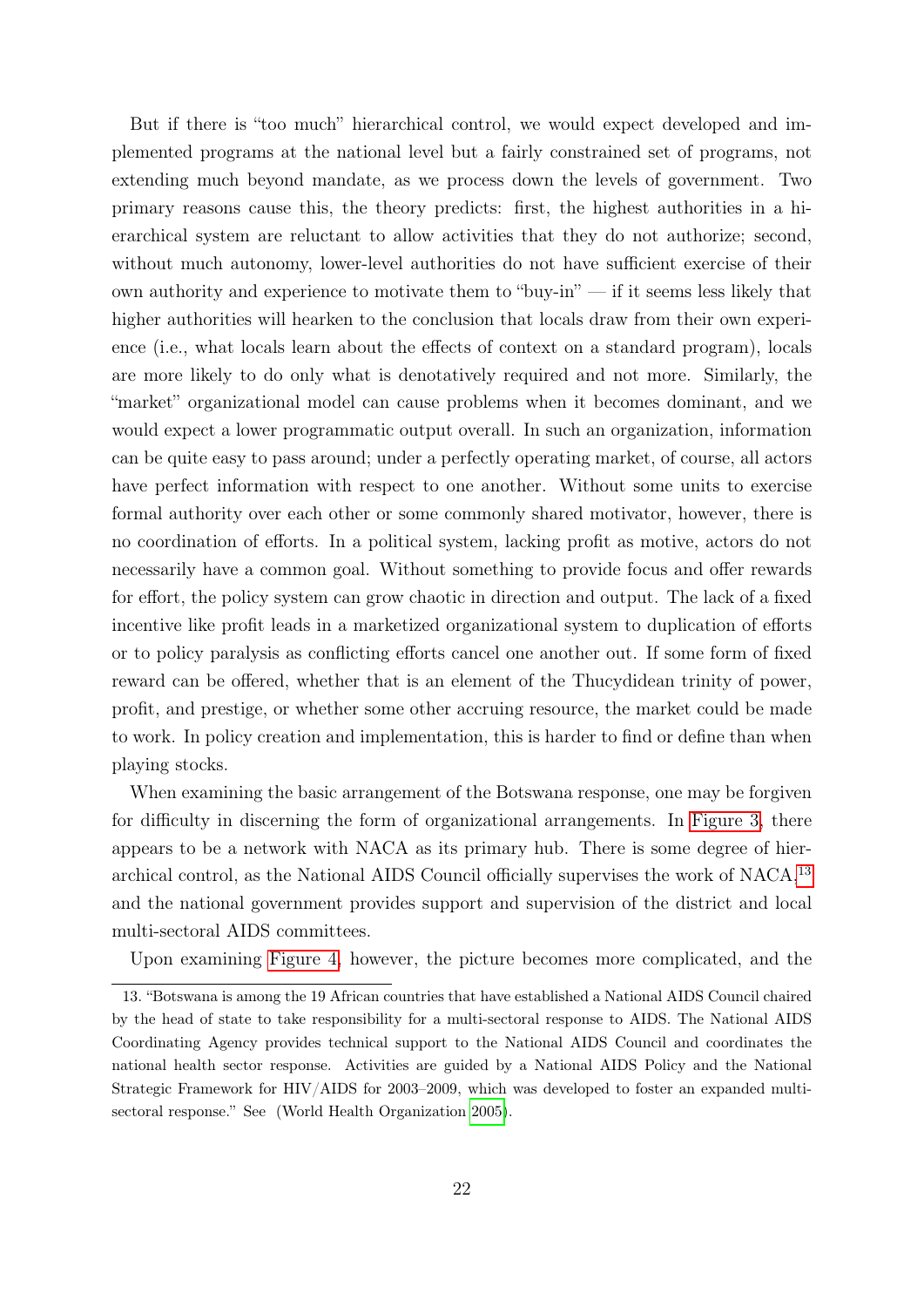flow of information more complex.

<span id="page-22-0"></span>

Figure 4: A more elaborate view of the national HIV structure and its corresponding information flows. Taken from Botswana National AIDS Coordinating Agency [\(2003,](#page-29-11) 91).

In [Figure 4,](#page-22-0) the arrangement of response units is less clear, at least vis-à-vis the relationships that the designers expect them to have with one another. Although the figure could perhaps use better graphic design, a basic problem still remains: every unit is in information contact with so many other units that policy and information coordination and direction in such a system would be relatively difficult. The only authority in this system is the nominal authority of the National Council, which is meant to be a highlevel decision-making body and lacks the resources to consider, evaluate, and sift through every bit of information that may exist in this system. The management style here is "flat"; as such, it might facilitate the flow of information and new ideas, but it lacks filters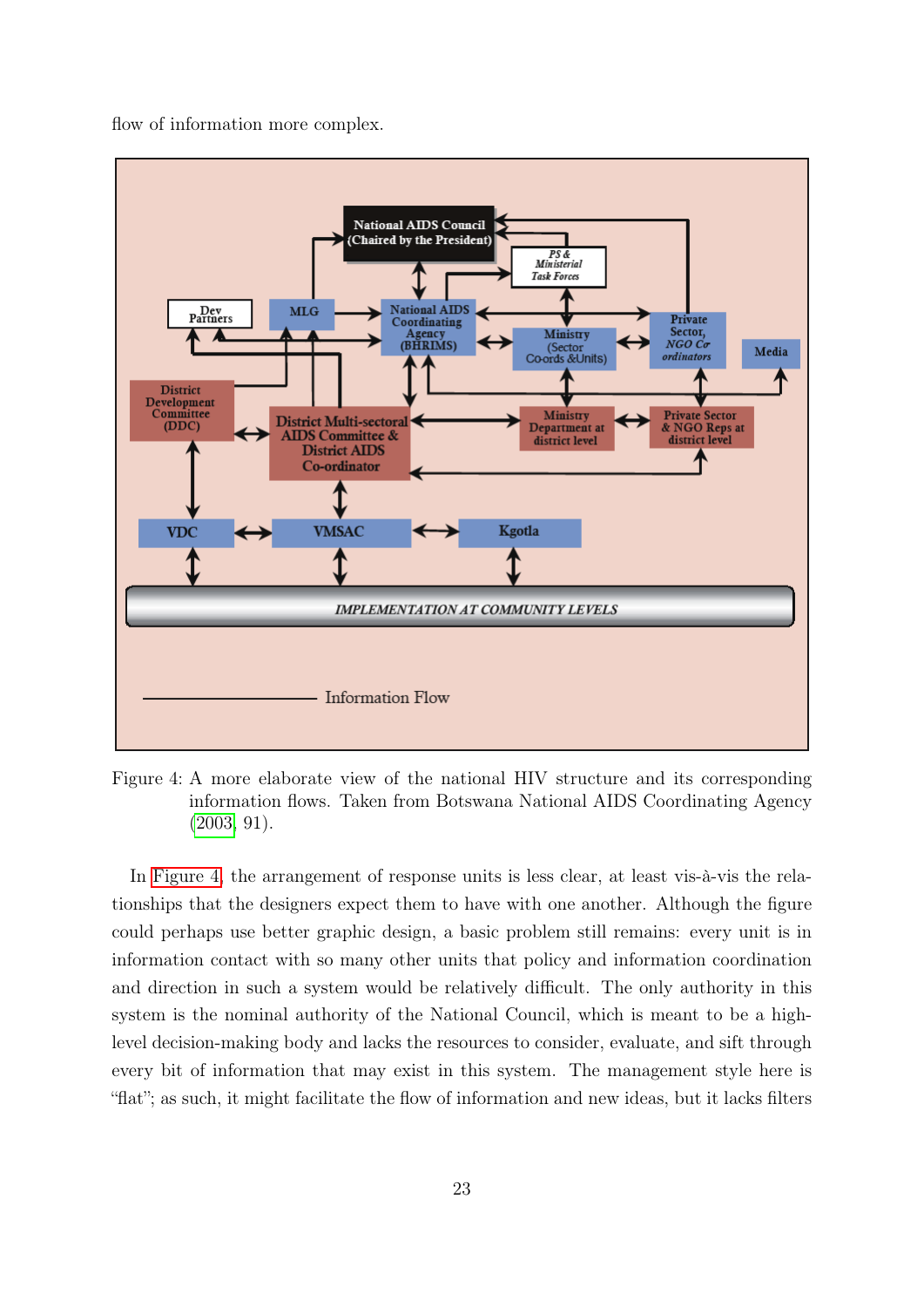and decision-makers. In addition, because there are so many conduits for the movement of information, it becomes unclear where to persuade whom into expanding the menu of policy options.

Five years passed between the presentations of the two views of the national HIV structure shown here. The more complicated one [\(Figure 4\)](#page-22-0) comes from the framework document outlining the country's planned strategy for fighting HIV/AIDS in the period 2003–2009. The National Strategic Framework represents both the state of anti-HIV efforts in 2003 and the directions planned for those efforts in the future, and the national HIV structure diagram is similarly a representation of present and future. According to mid- and high-level individuals interviewed during and after AIDS 2008, the schematic in [Figure 3](#page-14-0) represents the government's current understanding and practice, especially as regards the role of NACA. Molomo [\(2008\)](#page-30-10) especially emphasized the role of NACA as coordinator of efforts, but—in descriptions of the way that various stakeholders and government agencies interacted with NACA—other interviewees (generally) backed up this assessment.<sup>[14](#page-23-0)</sup>

In either case—whether the organizational arrangements became simplified over time or that the later diagram is a presentational simplification—the response structure also had to contend with another difficulty.

## 6 Relationship between NACA and ACHAP

In the early 2000s, some of the effectiveness that the response might have had was lost due to having two focus points for action: NACA, which was entirely a government response, and ACHAP, which was a public-private partnership with the government as half of the whole entity.

Both in the research of Ramiah and Reich [\(2005\)](#page-30-12) ; Ramiah and Reich [\(2006\)](#page-30-1) and in interviews of individuals working with or in NACA, it appears that the tension between NACA/the government and ACHAP contributed to a diffusion of efforts. For example, one of the first policies that Botswana needed to put together was obtaining and delivering anti-retroviral (ARV) therapeutic drugs to HIV-positive people. In 2001, widespread ARV provision was regarded as unadvisable, even in a middle income nation like Botswana.

<span id="page-23-0"></span>However, Botswana's high HIV infection rates presented a strong argument

<sup>14.</sup> Most notably, in an interview with science journalist Jon Cohen, he argued the opposite — that NACA was not particularly important in understanding the Botswanan AIDS response; he thinks that it can largely be explained through the personal action of President Mogae. Future research is indicated on this point to settle the matter more definitively.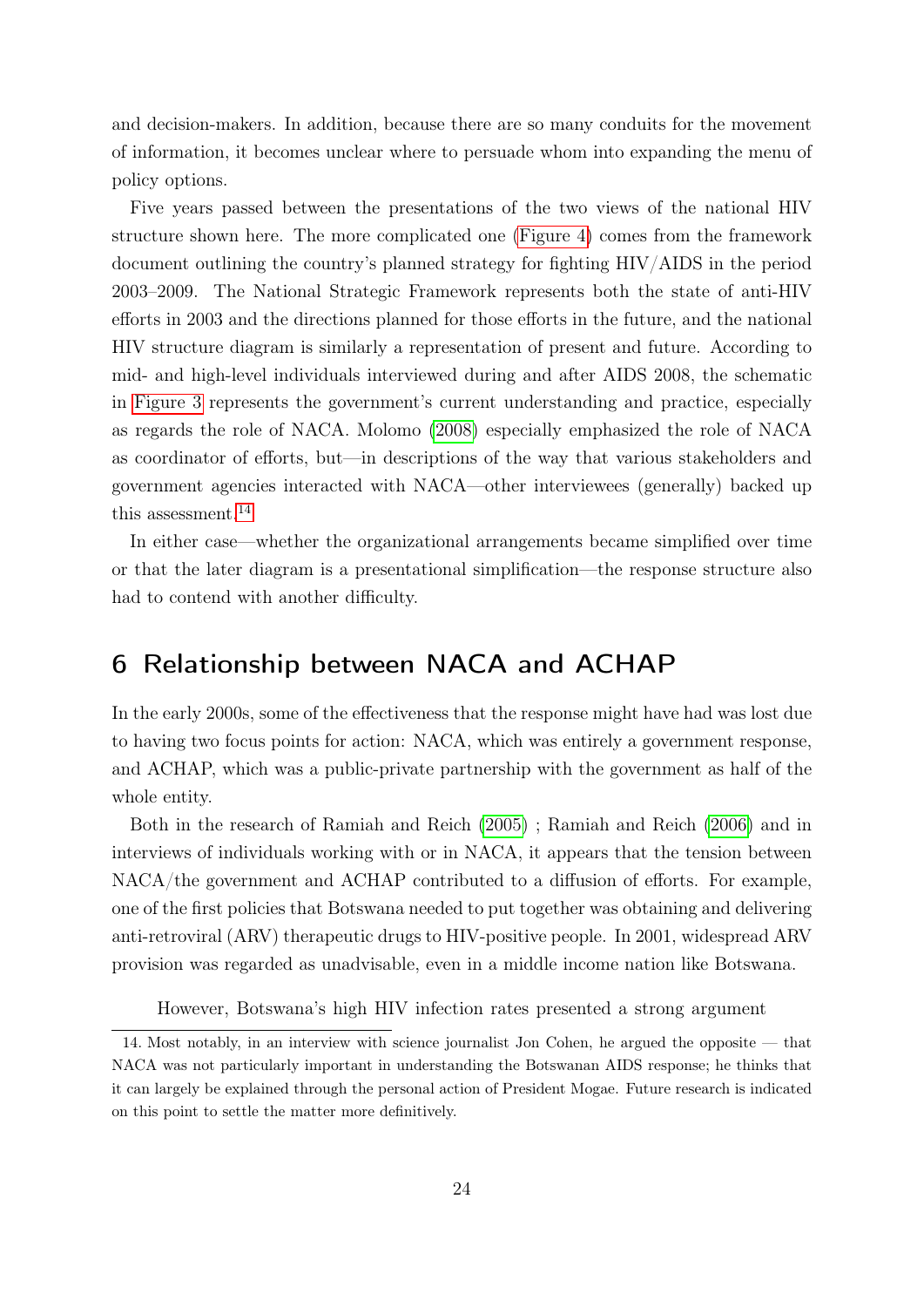for initiating such a program. Several subpopulations have prevalence rates that exceed the 37.4 percent rate found in the general adult population.9 In addition, of the 300,000 people infected with HIV in Botswana, approximately 110,000 are estimated to have CD4 counts below 200 and are thus considered medically eligible for ARV treatment (Ramiah and Reich [2005,](#page-30-12) 546).

This would seem the perfect opportunity for the PPP to work, uniting global health's major philanthropic force, a multinational pharmaceutical corporation, and the government of a democratic, technically capable, and relatively (regionally) rich country. ACHAP started out with total cash resources of \$100 million (\$50 million each from Gates and Merck), and Merck had also agreed to donate its first- and second-line ARV drug combinations. The availability of the Merck drugs, plus the PPP's funding provided the confidence to begin implementing the national ARV program.

ACHAP proved instrumental in helping the government start the ARV program, including engaging the McKinsey & Company management consultants to examine the feasibility of the program (Ramiah and Reich [2006,](#page-30-1) 402). Even with this initial success, however, there was indication and intimation on the part of some that the Botswanan government/NACA and ACHAP were not entirely aligned. As one informant said, ACHAP was making its own interpretations of policy advice from UNAIDS and operating "pretty much in parallel" with NACA (the government). "ACHAP [\(subsection 4.2\)](#page-16-0) were quietly the people putting the [anti-retroviral therapy] policy together." (Interview PB4) As we can see in [Figure 5,](#page-25-0) the government conducted the bulk of service provision and medical care for ARV therapy. Outside consultants FSG, brought in to evaluate ACHAP after 14 years of activity, concluded, "Supporting the growth of ARV treatment has been ACHAP's greatest success and is perhaps the best example of how the partnership adapted and learned based on the changing context  $\dots$ " (FSG [2014,](#page-29-12) 33). Of greatest innovation in addressing the challenge of distributing drugs widely and quickly, ACHAP helped develop a "decentralized" system of clinics for testing and treatment of HIV. (See [Table 1](#page-28-0) for greater detail on ACHAP's contribution to the Botswana ARV program.)

Several sources including interviewees and outside consultant evaluators argued that two factors above others created a tension between the government and the PPP. First, the structural and managerial relationship of the government to the other two partners was unclear, in that the government's role was minimal. Second, the sheer volume of resources that ACHAP brought to the country led to confusion around the PPP's objectives and role in funding components of the national response.

The interface between ACHAP and the Botswana government took time to figure out. When ACHAP was established, its board of directors lacked representation from the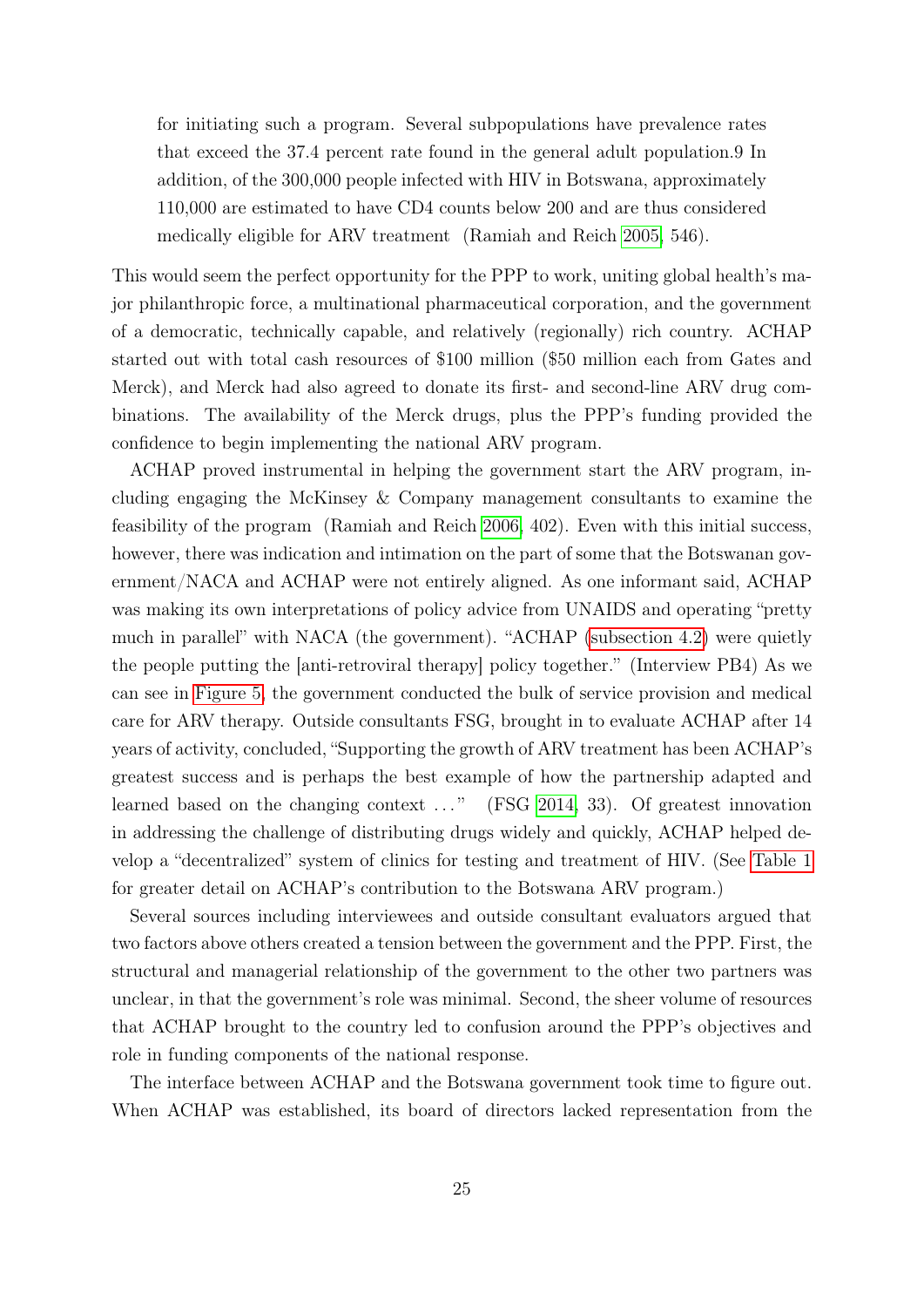<span id="page-25-0"></span>



Figure 5: Highly Active Antiretroviral Therapy Recipients in Botswana, April 2008. Source: Botswana Ministry of Health, Harvard Botswana Partnership.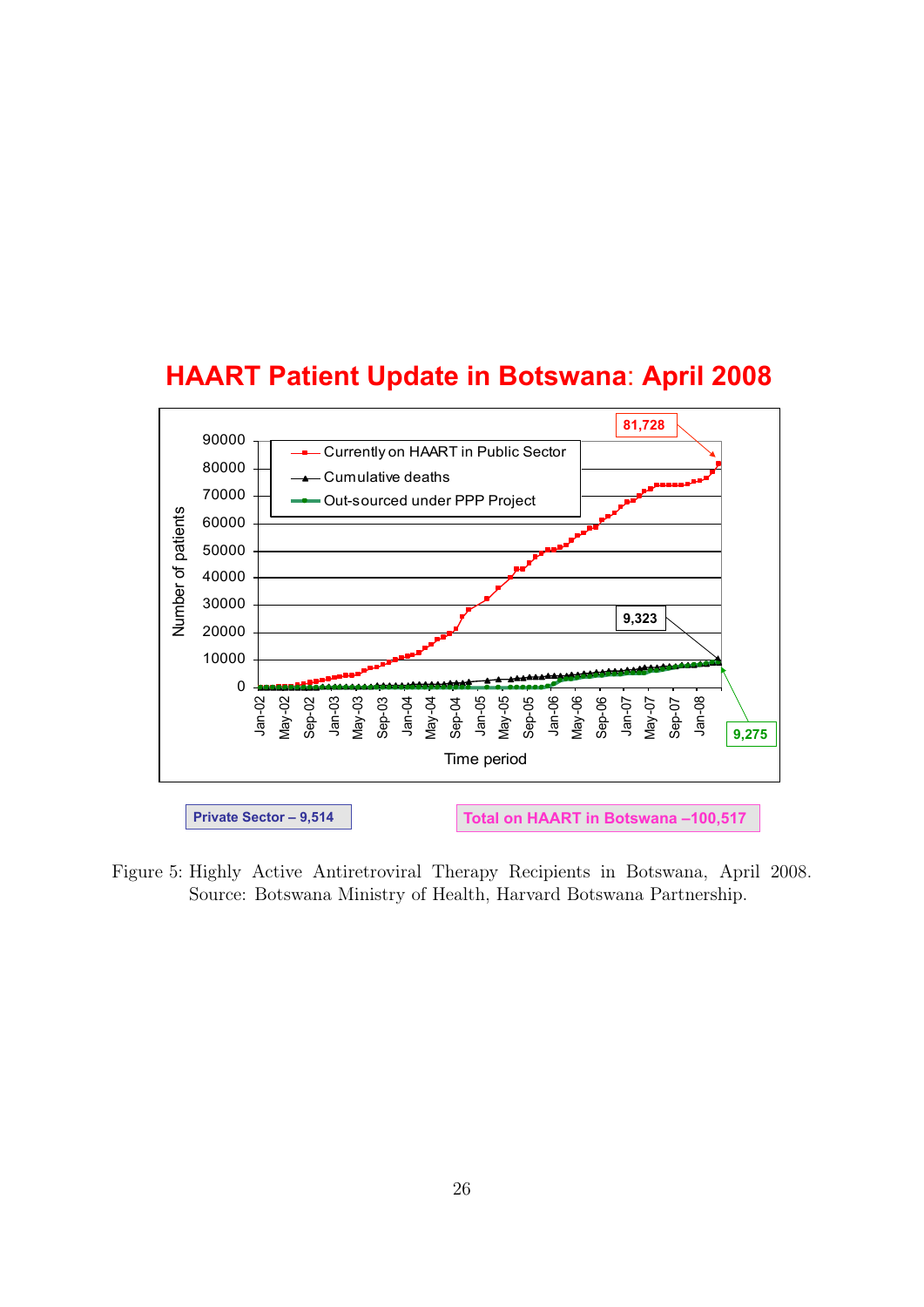Government of Botswana, and the primary way that it was supposed to coordinate and communicate with NACA. However, in NACA's early years, its overall place in the scheme of the government was not clear. ACHAP often had to appeal to the president himself to help it cut through bureaucratic animosities and structures. This intervention via the President likely had a dual effect: first, it undercut the designated priority and centrality for NACA that President Mogae had provided it; second, it isolated and antagonized ACHAP's entry point for working with the government.

The money that ACHAP had at its disposal was massive, even in the context of one of sub-Saharan Africa's most well-off countries. In current dollars, the central government's annual expenditures in 2000 and 2001 were between about 300 and 340 million dollars; ACHAP's funding was equal to one third of the country's annual expenditures on all health, not just HIV. According to several interviews, it was not simply the size of of ACHAP's resources in this context but that ACHAP "threw around the weight of \$100 million too much" (Interview R1). The government, for its part, tended to see ACHAP as primarily a donor institution that should provide funding for government initiatives and priorities, following the government's lead (Interviews R4, R8, R12).

These two factors—the nature of ACHAP's partnership with the Botswana government and the amount of resources that it brought to the HIV crisis—created a divided understanding of who held authority to set HIV priority and policy regimes. While the government generally and NACA specifically held formal authority, those working on the Botswana epidemic recognized the agenda-creating or -altering power of money. Because of this, ACHAP could not be ignored.

The uncertainty that having two centers of policy discussion and coordination fostered led to a greater share of the available but finite resources of time, expense, and effort being used to figure out who to talk to and what was going on than if there had been a more clear center. Importantly, one sees the manifestation of this cost in two sets of facts. First, much of the first two year's of ACHAP's existence were devoted to sorting out the relationship between the partnership and the government and which entities would be involved in what decision-making. Second, once these issues were sorted out in 2004, the pace of work coming from the government, either via NACA or from President Mogae, did increase. For example, from 2004 onward—with the advent of the RHT program and the step-up of ARV therapy distribution—the government (by itself or in partnership) accomplished more than in the previous period. While there should be hesitation to infer that the costs of uncertainty are the sole cause for this change, the coincidence of timing, as well as the judgment of informants, provides evidence for the theory's assertion that the structural relationship of the involved organizations affected outcomes.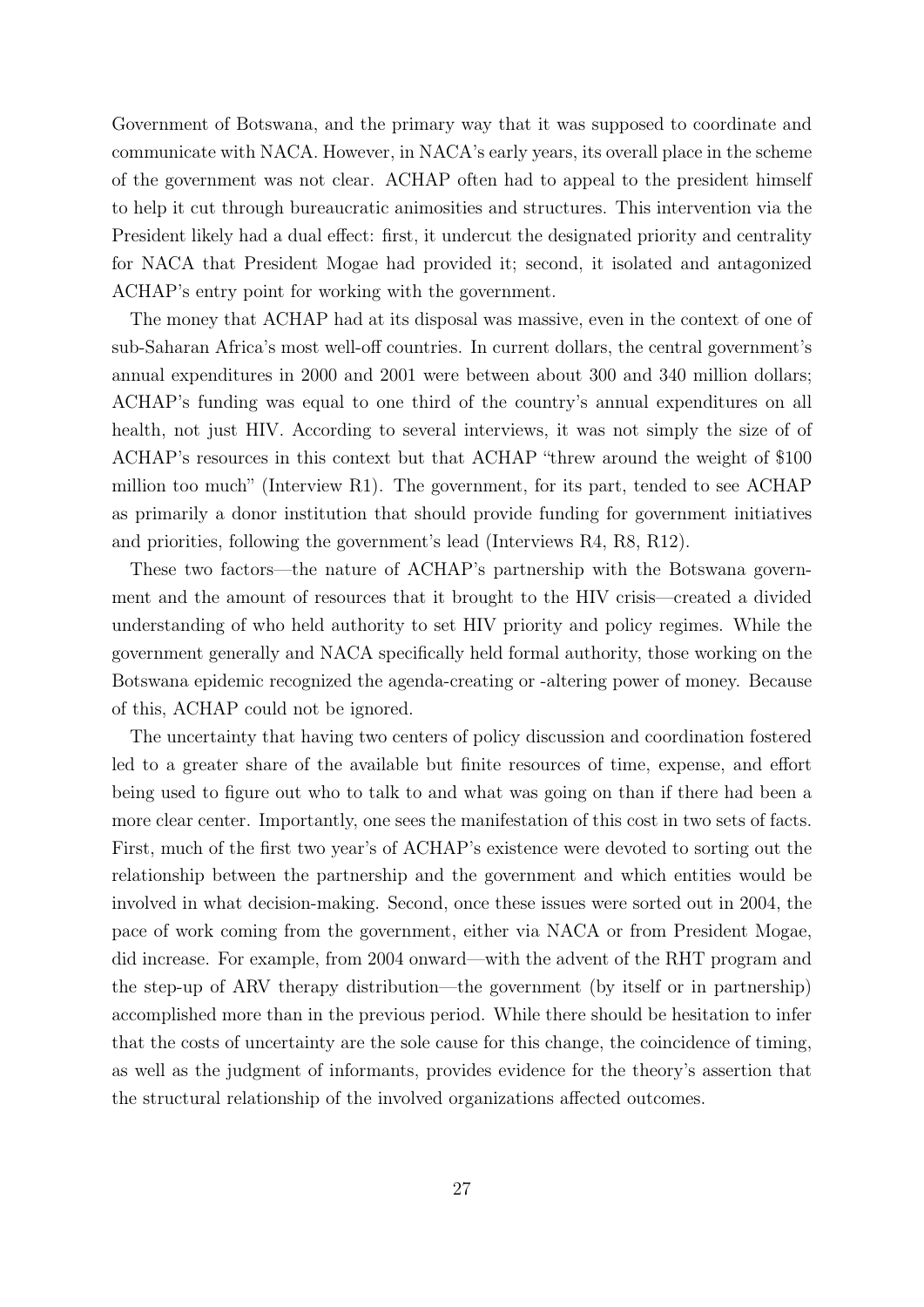In addition, starting in 2004, ACHAP initiated the Madikwe Forum, which was an attempt to bring ACHAP directors and high-level (Cabinet level and Permanent Secretaries) government officials together three times per year. This "helped the ACHAP board members and government officials to build a useful foundation of trust and coordination . . . " (FSG [2014,](#page-29-12) 55–56). For a few years, Madikwe facilitated the work between ACHAP and NACA. "The Madikwe Forum allowed for the participation of government, but did not give the government direct control. ... It represented a balance between coordination with government and alignment of priorities on the one hand, and independence and flexibility of execution on the other." (56) Over time, however, the Madikwe Forum lost effectiveness, as government and ACHAP priorities and interests diverged, and as ministry permanent secretaries began sending subordinate and delegates to meetings.

# 7 Conclusion

The public-private partnership form provided Botswana with a way to coordinate the actions of international donors and for-profit entities with the anti-HIV strategies of the national government. While the resulting entity—the African Comprehensive HIV/ AIDS Partnership (ACHAP)—became an essential component of the country's response. ACHAP brought Botswana's government private-sector expertise and flexibility along with significant connections to rich country financial and pharmaceutical resources.

This paper theorizes that the structure of an organization or a collective of organizations will affect organizational learning and thus decision making. Drawing on network organizational theory, I postulate that networked conglomerations with a moderate degree of hierarchical authority best balance the need to exchange and share information with the need to make decisions.

In the case of Botswana, the National AIDS Coordinating Agency (NACA) came from presidential directive, and it suffered significant problems of coordination and authority during its first few years of existence. ACHAP became an alternate XX of influence and policy innovation. For those working to implement anti-HIV policy programs in Botswana, this implied a division in the decision-making authority.

Having two locations of decision authority diverted the shape and direction of the fight against HIV. The unintentional division brought about by the dual existence of NACA and ACHAP lessened the country's action against HIV during a critical period in the response to the disease.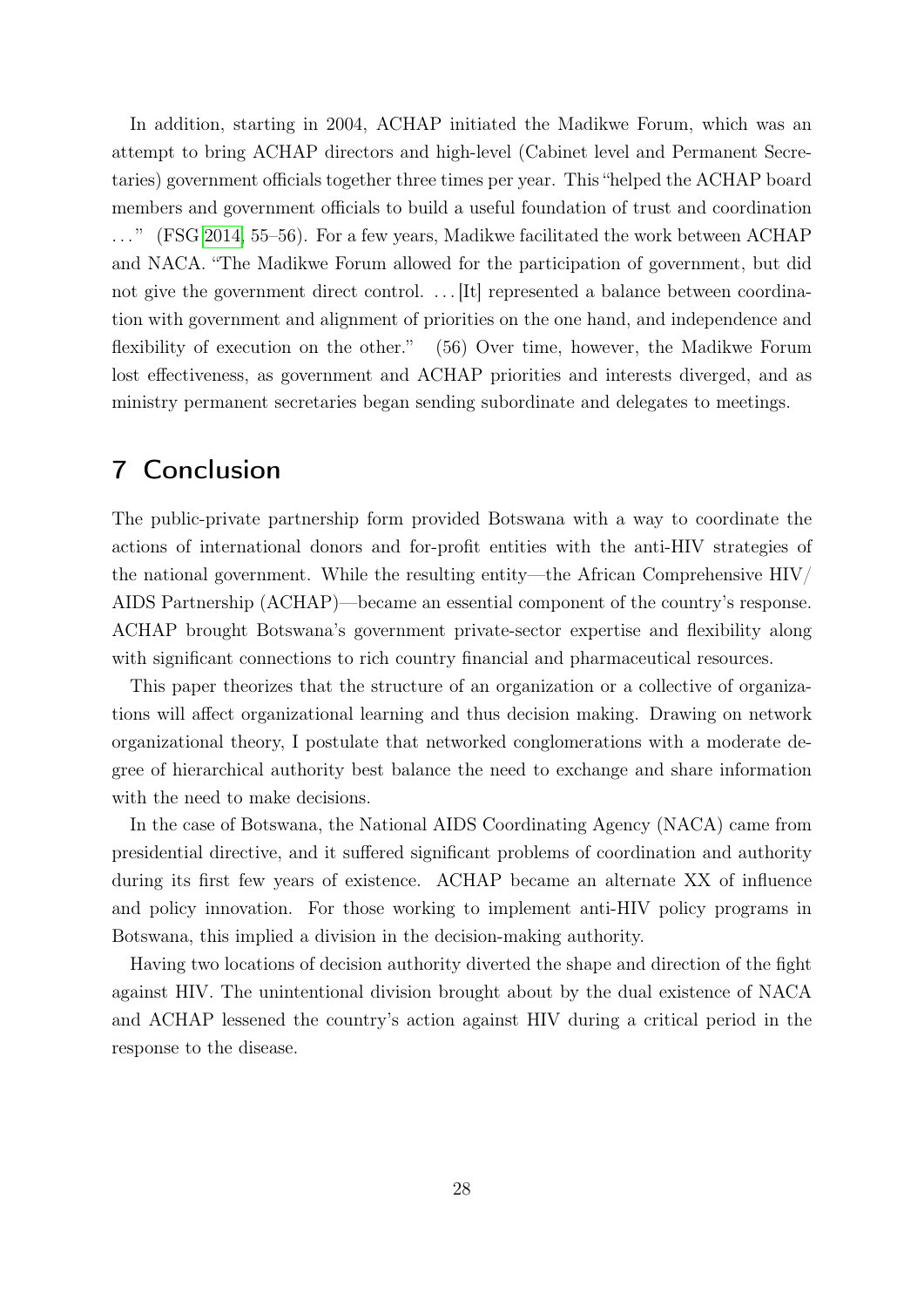| Reich (2006).                                                                        |                                                                                                   |
|--------------------------------------------------------------------------------------|---------------------------------------------------------------------------------------------------|
| Aspects of the ARV program                                                           | ACHAP contributions                                                                               |
| Policy, planning and project management<br>(central and facility level)              | Recruitment and salaries of key staff                                                             |
| Information, Education and Communication<br>(IEC) and community mobilization         | Recruitment and salaries of key staff                                                             |
| Training of health professionals (in ARV)<br>therapy, IT, monitoring $&$ evaluation) | Financial support for KITSO, management<br>and financial support for preceptorship                |
|                                                                                      | program, recruitment and salaries of some key<br>staff for monitoring and evaluation and IT       |
| Healthcare worker recruitment                                                        | training<br>Recruitment and salaries for up to 52<br>healthcare workers for a period of two years |
| Drug logistics                                                                       | Donation of two ARV drugs (Stocrin and<br>Crixivan) from Merck                                    |
| Laboratory and testing logistics                                                     | Financial support                                                                                 |
| Information technology for nationwide                                                | Financial support for purchase and                                                                |
| tracking and monitoring of patients,                                                 | installation of hardware, recruitment and                                                         |
| laboratory samples and medication utilization                                        | salaries of key staff managing the program.                                                       |
| Procurement and upgrading of space for                                               | Contracting and financing the building of 16                                                      |

clinics for ARV treatment

provision of treatment

#### <span id="page-28-0"></span>Table 1: ACHAP contributions to the ARV program. Source: adapted from Ramiah and Reich [\(2006\)](#page-30-1).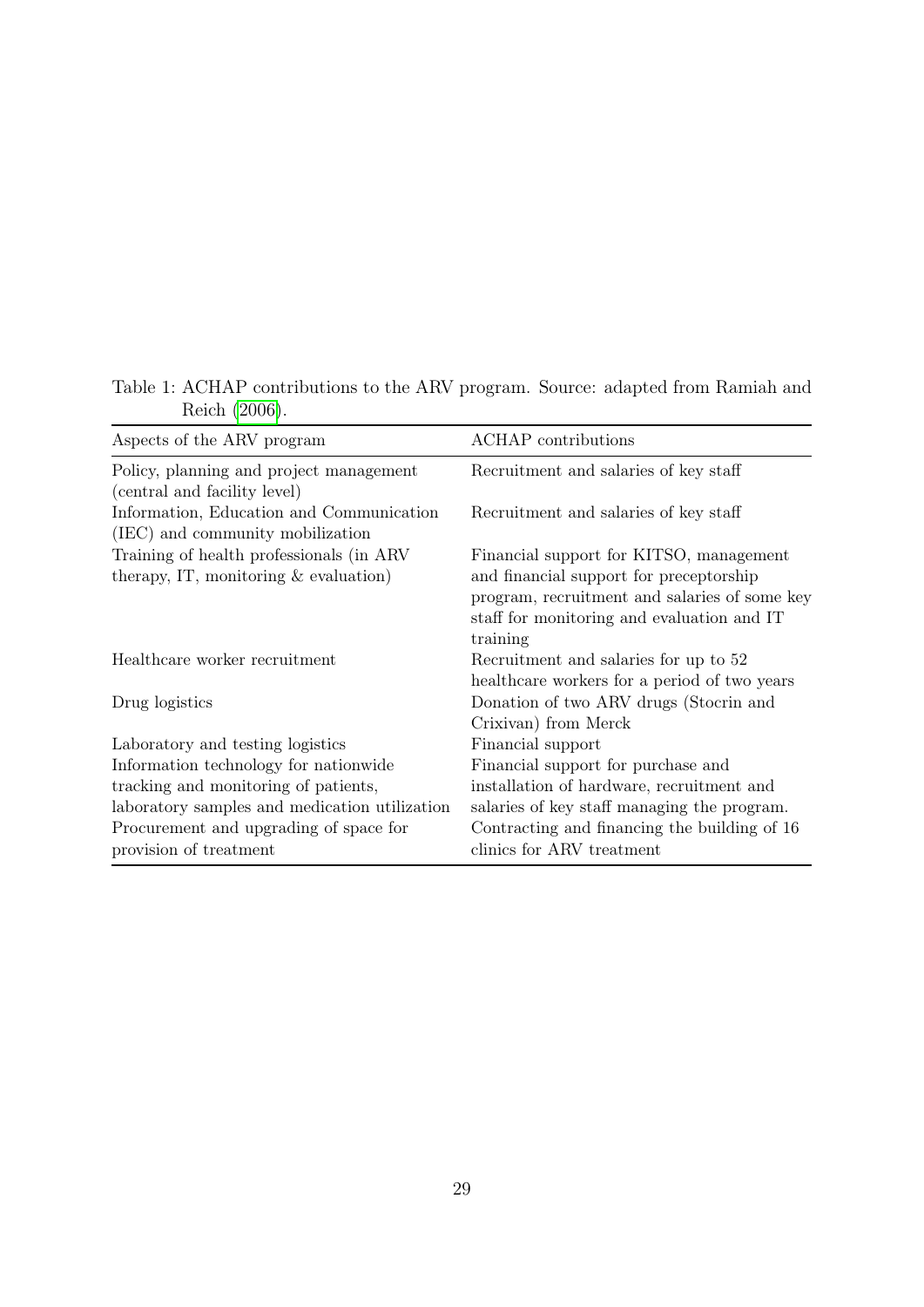# References

- <span id="page-29-11"></span>Botswana National AIDS Coordinating Agency. 2003. National HIV/AIDS Strategic Framework 2003-2009. Gaborone.
- <span id="page-29-0"></span>Cassidy, John. 2009. How markets fail: an atlas of economic irrationality. New York: Farrar, Straus / Giroux. isbn: 9780374173203 (hardcover).
- <span id="page-29-7"></span>Central Intelligence Agency. 2014. "CIA World Factbook: Botswana." June 23. [https:](https://www.cia.gov/library/publications/the-world-factbook/geos/bc.html) [//www.cia.gov/library/publications/the-world-factbook/geos/bc.html](https://www.cia.gov/library/publications/the-world-factbook/geos/bc.html).
- <span id="page-29-9"></span>Cohen, Jon. 2008. "HIV/AIDS. Botswana's success comes at steep cost." [in eng]. Science 321, no. 5888 (July): 526–529. issn: 1095-9203 (Electronic). doi:[10.1126/science.](http://dx.doi.org/10.1126/science.321.5888.526) [321.5888.526](http://dx.doi.org/10.1126/science.321.5888.526).
- <span id="page-29-1"></span>DeCanio, Stephen J., and Williams E. Watkins. 1998. "Information processing and organizational structure." Journal of Economic Behavior and Organization 36:275–294.
- <span id="page-29-10"></span>Distlerath, Linda M., and Guy Macdonald. 2004. "The African Comprehensive HIV/AIDS Partnerships—a new role for multinational corporations in global health policy." [in eng]. Yale J Health Policy Law Ethics 4, no. 1 (Winter): 147–155. issn: 1535-3532 (Print).
- <span id="page-29-12"></span>FSG. 2014. Adapting through Crisis: Lessons from ACHAP's Contributions to the Fight against HIV/AIDS in Botswana. Boston.
- <span id="page-29-2"></span>Garicano, Luis. 2000. "Hierarchies and the organization of knowledge in production." Journal of Political Economy 108 (5): 874–904. [file://localhost/Users/nathanpax](file://localhost/Users/nathanpaxton/Documents/Articles/Garciano2000HierarchyandOrgKnowl.pdf)ton/ [Documents/Articles/Garciano2000HierarchyandOrgKnowl.pdf](file://localhost/Users/nathanpaxton/Documents/Articles/Garciano2000HierarchyandOrgKnowl.pdf).
- <span id="page-29-3"></span>Garicano, Luis, and Thomas N. Hubbard. 2005. "Hierarchical Sorting and Learning Costs: Theory and Evidence from the Law." Journal of Economic Behavior and Organization (March).
- <span id="page-29-4"></span>Garicano, Luis, and Esteban Rossi-Hansberg. 2006. "ORGANIZATION AND INEQUAL-ITY IN A KNOWLEDGE ECONOMY." 18 March.
- <span id="page-29-5"></span>Hammond, Thomas H. 1993. "Toward a General Theory of Hierarchy: Books, Bureaucrats, Basketball Tournaments, and the Administrative Structure of the Nation-State." Journal of Public Administration Research and Theory 3, no. 1 (January): 120–145.
- <span id="page-29-6"></span>Hammond, Thomas H., Kyle I. Jen, and Ko Maeda. 2007. "Learning in Hierarchies: An Empirical Test Using Library Catalogues." Journal of Theoretical Politics 19 (4): 425. <http://jtp.sagepub.com/cgi/content/abstract/19/4/425>.
- <span id="page-29-8"></span>Heald, Suzette. 2003. "An absence of anthropology: critical reflections on anthropology and AIDS policy and practice in Africa." In Learning from HIVand AIDS, edited by George Ellison, Melissa Parker, and Catherine Campell, 210–237. Biosocial Society Symposium Series. Cambridge: Cambridge University Press.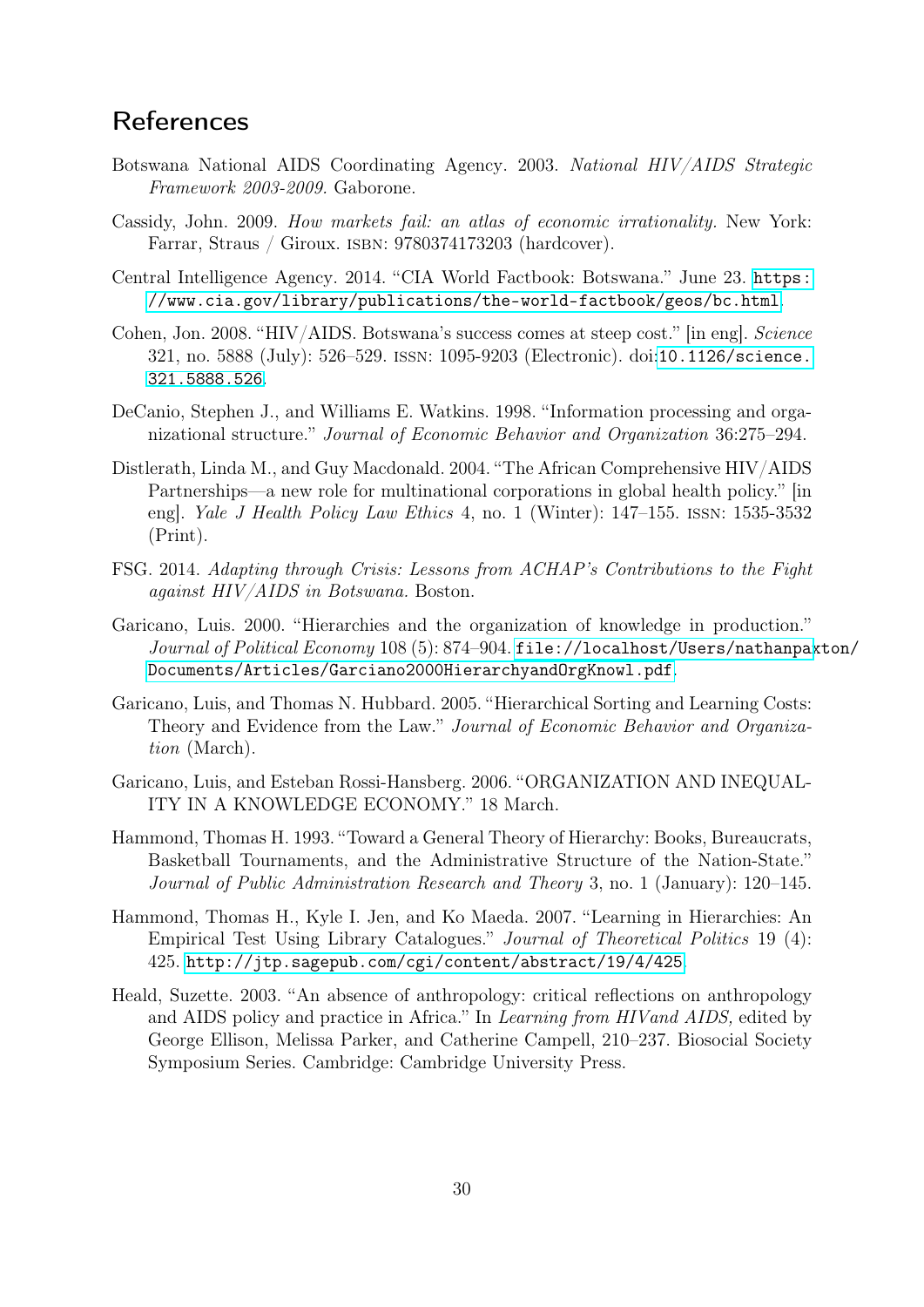- <span id="page-30-7"></span>Heald, Suzette. 2006. "Abstain or die: the development of HIV/AIDS policy in Botswana." [in eng]. J Biosoc Sci (School of Social Sciences)(Law, Brunel University, UK.) 38, no. 1 (January): 29–41. issn: 0021-9320 (Print). doi:[10.1017/S0021932005000933](http://dx.doi.org/10.1017/S0021932005000933).
- <span id="page-30-9"></span>Huber, George P. 1991. "Organizational Learning: The Contributing Processes and the Literatures." Organization Science 2 (February): 88–115. issn: 10477039. [http://](http://search.ebscohost.com/login.aspx?direct=true&db=heh&AN=4433779&site=ehost-live&scope=site) [search.ebscohost.com/login.aspx?direct=true&db=heh&AN=4433779&site=](http://search.ebscohost.com/login.aspx?direct=true&db=heh&AN=4433779&site=ehost-live&scope=site) [ehost-live&scope=site](http://search.ebscohost.com/login.aspx?direct=true&db=heh&AN=4433779&site=ehost-live&scope=site).
- <span id="page-30-8"></span>Ingstad, Benedicte. 1990. "The cultural construction of AIDS and its consequence for prevention in Botswana." Medical Anthropology Quarterly New Series 4, no. 1 (March): 28–40. <http://www.jstor.org/stable/648521>.
- <span id="page-30-4"></span>Laumann, Edward O. 1991. "Comment on "The Future of Bureaucracy and Hierarchy in Organizational Theory: A Report from the Field."" In Social Theory for a Changing Society, edited by Pierre Bourdieu and JS Coleman, 90–93. Westview Press.
- <span id="page-30-0"></span>Lynn, Jonathan. 1984. The complete Yes minister: the diaries of a cabinet minister  $\frac{1}{y}$  by the Right Hon. James Hacker, MP. Topsfield, Mass.: Salem House Publishing. ISBN: 0881622729.
- <span id="page-30-11"></span>Malthare, Richard. 2008, May. Digital recording. AIDS 2008 (Biannual International AIDS Conference), Mexico City.
- <span id="page-30-10"></span>Molomo, Botho Christopher. 2008, May. Digital recording. AIDS 2008 (Biannual International AIDS Conference), Mexico City.
- <span id="page-30-2"></span>Paxton, Nathan A. 2014–15. "Organizational learning in the development of comparative HIV policies: Cases from Mexico." Paper draft: 32. [http://scholar.harvard.edu/](http://scholar.harvard.edu/napaxton/publications/organizational-learning-development-comparative-hivaids-policies) [napaxton/publications/organizational-learning-development-comparative](http://scholar.harvard.edu/napaxton/publications/organizational-learning-development-comparative-hivaids-policies)[hivaids-policies](http://scholar.harvard.edu/napaxton/publications/organizational-learning-development-comparative-hivaids-policies).
- <span id="page-30-3"></span>Podolny, Joel, and Karen Page. 1998a. "Network Forms of Organization." Annual Review of Sociology 24 (1): 57–76. doi:[10.1146/annurev.soc.24.1.57](http://dx.doi.org/10.1146/annurev.soc.24.1.57). [http://dx.doi.](http://dx.doi.org/10.1146/annurev.soc.24.1.57) [org/10.1146/annurev.soc.24.1.57](http://dx.doi.org/10.1146/annurev.soc.24.1.57).
- <span id="page-30-6"></span>. 1998b. "Network Forms of Organization." Annual Review of Sociology 24 (1): 57– 76. doi:[10.1146/annurev.soc.24.1.57](http://dx.doi.org/10.1146/annurev.soc.24.1.57). [http://dx.doi.org/10.1146/annurev.](http://dx.doi.org/10.1146/annurev.soc.24.1.57) [soc.24.1.57](http://dx.doi.org/10.1146/annurev.soc.24.1.57).
- <span id="page-30-5"></span>Ragin, Charles C. 2000. Fuzzy-set social science. Chicago: University of Chicago Press. isbn: 0226702766 (hbk. : alk. paper).
- <span id="page-30-12"></span><span id="page-30-1"></span>Ramiah, Ilavenil, and Michael R. Reich. 2005. "Public-private partnerships and antiretroviral drugs for HIV/AIDS: lessons from Botswana." Health Aff (Millwood) 24, no. 2 (March): 545–551. issn: 0278-2715 (Print). doi:[10.1377/hlthaff.24.2.545](http://dx.doi.org/10.1377/hlthaff.24.2.545).
	- . 2006. "Building effective public-private partnerships: Experiences and lessons from the African Comprehensive HIV/AIDS Partnerships (ACHAP)." Social Science & Medicine 63 (2): 397–408. doi:[10.1016/j.socscimed.2006.01.007](http://dx.doi.org/10.1016/j.socscimed.2006.01.007).